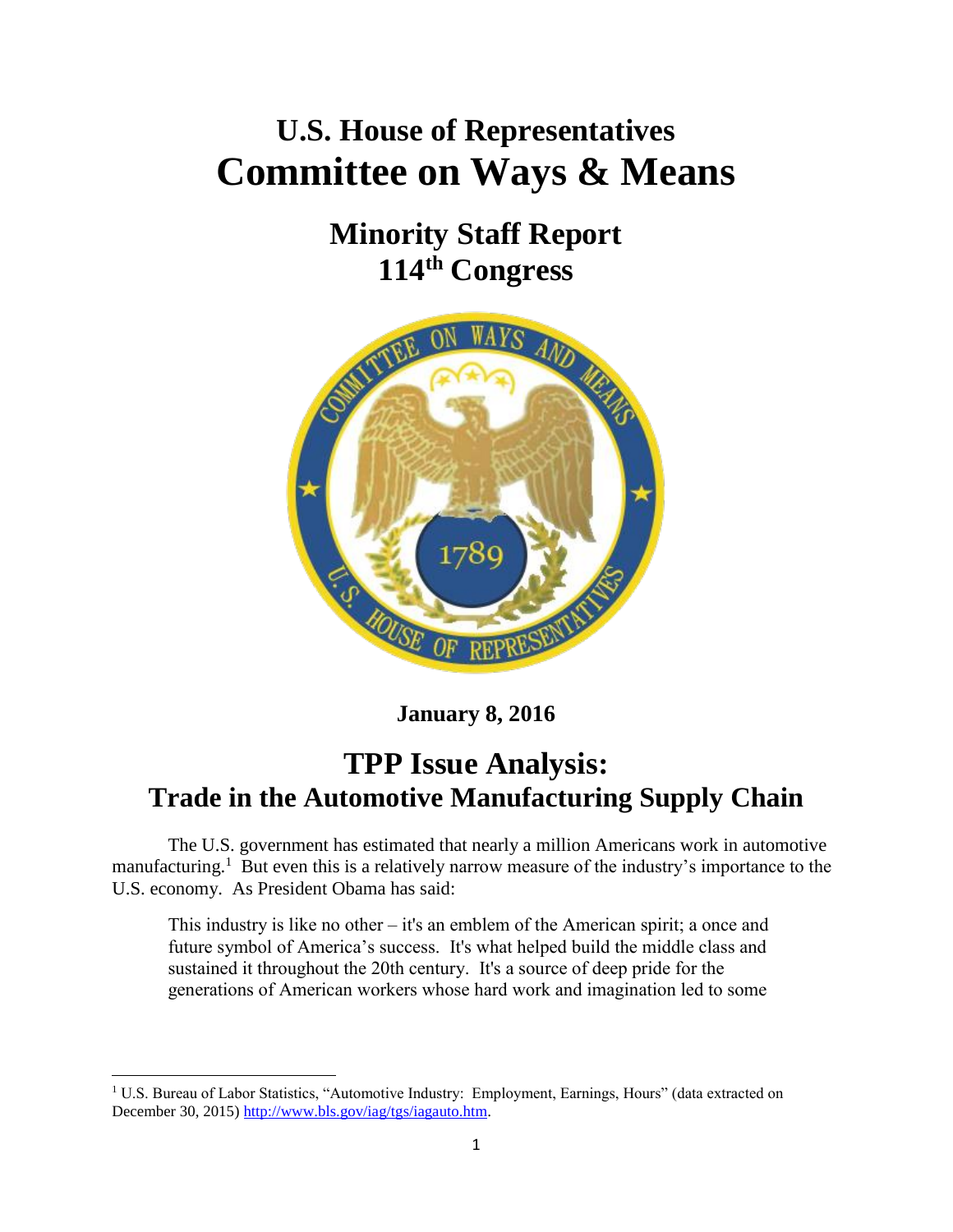of the finest cars the world has ever known. It's a pillar of our economy that has held up the dreams of millions of our people. $2$ 

The automotive industry also plays a critical role in U.S. trade. It is the largest source of U.S. exports. $3$  And auto manufacturing has played and continues to play a critical role in many of the most industrialized economies of the world, such as in Germany and Japan, and has a major impact on many other sectors of the economy. Auto trade has also historically been a chief source of friction among the United States and some of its trading partners that have much more closed home markets.

TPP is one of the most important trade agreements ever for the global automotive industry. The 12 TPP parties are both major *consumers* of automotive products, representing nearly 40 percent of world GDP,<sup>4</sup> and major *producers* of automotive products, covering four of the world's top 10 automotive producers: the United States (second after China); Japan (third); Mexico (seventh); and Canada (tenth).<sup>5</sup>

TPP raises the following two critical questions, and the upcoming forum will help to answer them:

**1. Market Access. Will TPP help to ensure more reciprocal trade in autos by opening historically closed markets, such as Japan's, to U.S. exporters? Or will the United States be required to open its market even further to imports before other countries open their markets to us?**

As a preliminary matter, it is unclear whether the TPP will succeed where past agreements failed in opening the Japanese market; however, the tariff phaseouts for imports of cars and trucks into the United States appear to be sufficiently long to provide a period for Japan to demonstrate it has opened its market before the United States is required to further open its market to more imports from Japan

## **2. Rules of Origin. What impact will the rules of origin in TPP have on U.S. jobs and manufacturing in the United States, particularly given the differences between the TPP rules and the NAFTA rules?**

As a preliminary matter, it appears that the rules of origin in TPP are weaker than the NAFTA rules. The weaker rules of origin can be expected to be harmful for U.S. production of auto parts, particularly more basic parts, and possibly finished vehicles as well. But the magnitude of the harm is difficult to assess. The analysis of the U.S. International Trade Commission may be helpful to ascertain whether and to what extent the weaker rules of origin will impact U.S. businesses and workers.

l

<sup>2</sup> Remarks by the President on the American Automotive Industry (March 30, 2009) [https://www.whitehouse.gov/the-press-office/remarks-president-american-automotive-industry-33009.](https://www.whitehouse.gov/the-press-office/remarks-president-american-automotive-industry-33009) <sup>3</sup> See [http://www.census.gov/foreign-trade/Press-Release/current\\_press\\_release/ft900.pdf,](http://www.census.gov/foreign-trade/Press-Release/current_press_release/ft900.pdf) Exhibit 7, taking

automotive products (including vehicles, parts, and engines) as a breakout of the larger category of capital goods.

<sup>4</sup> Se[e http://data.worldbank.org/data-catalog/GDP-ranking-table.](http://data.worldbank.org/data-catalog/GDP-ranking-table)

<sup>&</sup>lt;sup>5</sup> Se[e http://www.oica.net/category/production-statistics/2014-statistics/.](http://www.oica.net/category/production-statistics/2014-statistics/)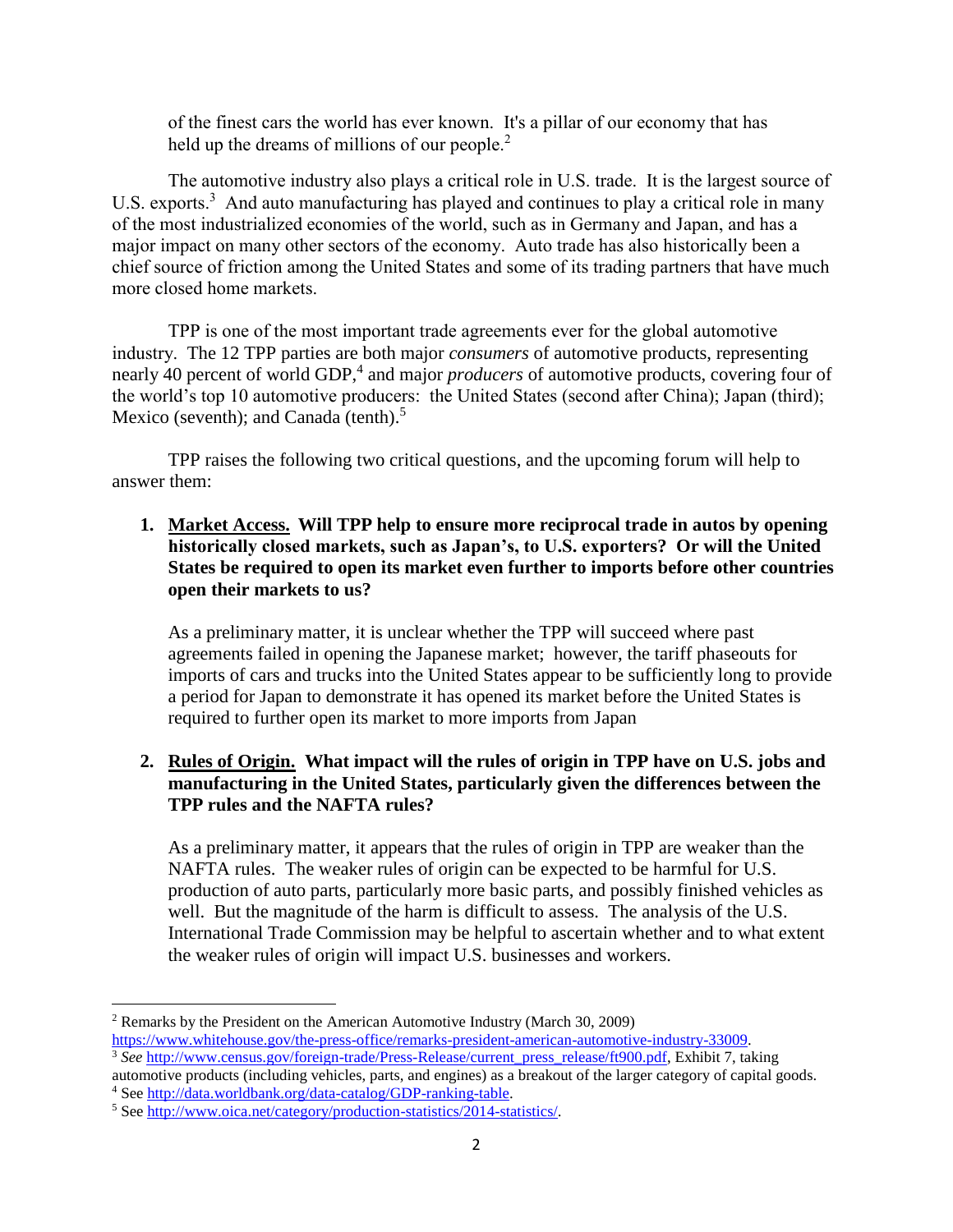Each of these issues is discussed further below.

#### **I. "Market Access": Addressing Tariff and Non-Tariff Barriers with TPP Countries**

#### **A. Overview of the TPP Auto Markets**

By far the most important automotive "market access" issue in TPP concerns Japan, the largest TPP economy (after the United States) and one with which we do not already have a trade agreement. From the perspective of U.S. automotive *exports*, the Japanese market is the third largest in the world – and is more than three times as large as the markets for Brunei, Malaysia, New Zealand, and Vietnam *combined* (i.e., the four other TPP countries with which the United States does not already have a trade agreement). 6 From an *import* perspective, imports from Japan already constitute nearly 40 percent of the total U.S. auto market. (And imports from these four other TPP parties are virtually non-existent.)

With respect to the six TPP parties that already have trade agreements with the United States<sup>7</sup>, the United States has already eliminated auto tariffs on a reciprocal basis. That is not to say, however, that there are not major automotive-related trade issues with these countries. To the contrary, as global automotive manufacturers invest tens of billions of dollars annually in Mexico $8$  (with some help in the form of subsidies from the federal and state governments in Mexico<sup>9</sup>), Mexico is quickly becoming an automotive export powerhouse, with nearly three-

 $\overline{\phantom{a}}$ <sup>6</sup> It is important to note that TPP will help to open these other markets to U.S. exporters. For example, Malaysia will eliminate its 30% duty on U.S. motor vehicles over the course of up to 13 years, and Vietnam will eliminate its tariffs of up to 70% on vehicles and 27% on parts over the course of up to 12 and 11 years respectively. While the tariffs being eliminated are significant, the time horizon over which those tariffs will be reduced and eventually eliminated are long, something the industry trade advisory committee for autos considered "disappointing." See *Advisory Committee Report to the President, the Congress, and the United States Trade Representative on the Trans Pacific Partnership Trade Agreement*, Industry Trade Advisory Committee on Automotive Equipment and Capital Goods (ITAC 2) (December 2, 2015) at pp. 5-6 ("The Malaysia and Vietnam motor vehicle markets offer important export opportunities for U.S. motor vehicle and automotive parts manufacturers. Although the tariff phase-down commitments are comprehensive, disappointingly the most important vehicle categories will not be completed until 13 years after the agreement is implemented. With regards to auto parts tariffs, Malaysia will open its auto parts market to imports rapidly, but Vietnam will not open its auto parts market for between 3-11 years. In comparison most all U.S. auto parts tariffs are immediate duty free.").

<sup>&</sup>lt;sup>7</sup> Canada and Mexico under NAFTA; Australia, Chile, Peru, and Singapore under bilateral trade agreements. <sup>8</sup> See "Automakers ramp up Mexican production," Detroit News (April 15, 2015)

[http://www.detroitnews.com/story/business/autos/foreign/2015/04/15/automakers-ramp-mexican](http://www.detroitnews.com/story/business/autos/foreign/2015/04/15/automakers-ramp-mexican-production/25812473/)[production/25812473/.](http://www.detroitnews.com/story/business/autos/foreign/2015/04/15/automakers-ramp-mexican-production/25812473/)

<sup>&</sup>lt;sup>9</sup> See "Workers May Be Losers in Mexico's Car Boom," Washington Post (June 17, 2015) ("Mexican states, in their competition to attract auto investment, make the deals even sweeter. Companies have been given land, tax breaks and infrastructure by local governments. At the Mazda plant in Guanajuato, the state government agreed to pay half of the employee salaries for six months.") [http://www.washingtonpost.com/world/the\\_americas/workers-may-be](http://www.washingtonpost.com/world/the_americas/workers-may-be-losers-in-mexicos-car-boom/2015/06/17/03da0a96-ee7f-11e4-8050-839e9234b303_story.html?hpid=z8)[losers-in-mexicos-car-boom/2015/06/17/03da0a96-ee7f-11e4-8050-839e9234b303\\_story.html?hpid=z8;](http://www.washingtonpost.com/world/the_americas/workers-may-be-losers-in-mexicos-car-boom/2015/06/17/03da0a96-ee7f-11e4-8050-839e9234b303_story.html?hpid=z8) "Mexican Subsidies for BMW under Fire," Deutsche Welle (February 1, 2015) ("For its new plant, the German carmaker is to get a total of 3,500 pesos (196 million euros, \$236 million) in tax breaks, concessions and other support payments out of San Luis Potosi's budget. In return, BMW commits to creating up to 1,500 jobs there by 2024 and invest \$1 billion over the next 15 years. But according to La Jornada, the auto maker can cancel the deal at any stage without having to make punitive payments.") [http://www.dw.com/en/mexican-subsidies-for-bmw-under-fire/a-18167227;](http://www.dw.com/en/mexican-subsidies-for-bmw-under-fire/a-18167227) and "Incentives for Manufacturing in Mexico," [http://www.mexicogov.org/incentives.php.](http://www.mexicogov.org/incentives.php)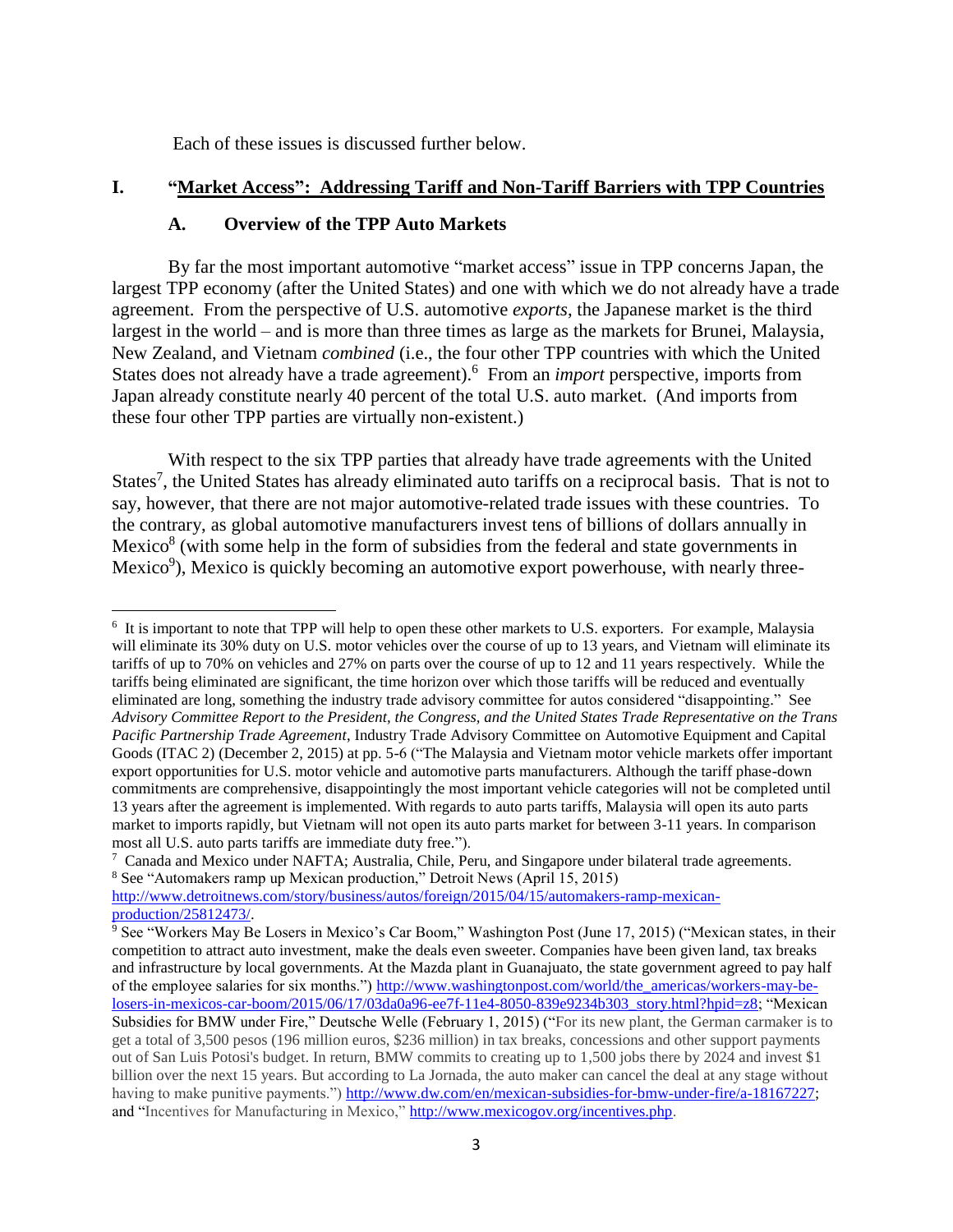quarters of those exports flowing to the U.S. market.<sup>10</sup> General Motors predicts Mexico could become the second largest global exporter by  $2020$ .<sup>11</sup> And Mexico, which has long failed to meet internationally recognized standards for worker rights, pays its auto workers only 14 to 25 percent what U.S. auto workers make.<sup>12</sup> The subject of worker rights in Mexico, however, will be addressed in a separate forum.

## **B. History of the One-way Flow in U.S.-Japan Auto Trade**

Japan has long been the most closed auto market among industrialized nations, with imports from all countries constituting just six percent of the Japanese market.<sup>13</sup> Although Japan currently imposes no tariffs on imports, it has effectively shut out foreign imports through a range of non-tariff barriers that include unique, Japan-specific safety and environmental regulations, high auto-related taxes, zoning laws and other obstacles to establishing dealerships, service and repair center for foreign cars.<sup>14</sup> This type of closed or "sanctuary" market typically allows a country to charge high prices in the home market, which are then used to subsidize low price sales in markets overseas.

In 2014, Japan supplied nearly 20 percent of the vehicles imported into the U.S. market by value, even with U.S. import tariffs of 2.5 percent for passenger vehicles and 25 percent for trucks.<sup>15</sup> Japan has also managed to export to the United States ten times more auto parts by value than the United States has been able to export to Japan, with an average U.S. tariff of 2.5 percent in place for auto parts.<sup>16</sup>

 $\overline{\phantom{a}}$ <sup>10</sup> "Mexico Sets Auto Production Record, Aims for More," Wall Street Journal (January 8, 2015) [http://www.wsj.com/articles/mexico-sets-auto-production-record-aims-for-more-1420749573.](http://www.wsj.com/articles/mexico-sets-auto-production-record-aims-for-more-1420749573)

<sup>11</sup> "The Mexican Automotive Industry: Leading the World," Galicia, Armando Cortés, Negocios ProMéxico ( April 2015) at p. 50, <https://www.promexico.gob.mx/documentos/revista-negocios/pdf/abr-2015.pdf>.

<sup>&</sup>lt;sup>12</sup> See "Workers May Be Losers in Mexico's Car Boom," Washington Post (June 17, 2015) [https://www.washingtonpost.com/world/the\\_americas/workers-may-be-losers-in-mexicos-car](https://www.washingtonpost.com/world/the_americas/workers-may-be-losers-in-mexicos-car-boom/2015/06/17/03da0a96-ee7f-11e4-8050-839e9234b303_story.html?hpid=z8)[boom/2015/06/17/03da0a96-ee7f-11e4-8050-839e9234b303\\_story.html?hpid=z8.](https://www.washingtonpost.com/world/the_americas/workers-may-be-losers-in-mexicos-car-boom/2015/06/17/03da0a96-ee7f-11e4-8050-839e9234b303_story.html?hpid=z8)

<sup>&</sup>lt;sup>13</sup> See "These 5 Facts Explain the Obstacles to the Trans-Pacific Partnership," Time Magazine (August 7, 2015) [http://time.com/3980075/these-5-facts-explain-the-obstacles-to-the-trans-pacific-partnership/;](http://time.com/3980075/these-5-facts-explain-the-obstacles-to-the-trans-pacific-partnership/) and Submission of the American Automotive Policy Council in Response to the Office of the United States Trade Representative's Request for Comments on Negotiating Objectives with Respect to Japan's Participation in the Proposed Trans-Pacific Partnership Trade Agreement (June 2013) at 4.

[http://americanautocouncil.org/sites/default/files/AAPC%20Submission-](http://americanautocouncil.org/sites/default/files/AAPC%20Submission-USTR%20TPP%20Japan%20FINAL%20June%209%20SUBMITTED.pdf)[USTR%20TPP%20Japan%20FINAL%20June%209%20SUBMITTED.pdf.](http://americanautocouncil.org/sites/default/files/AAPC%20Submission-USTR%20TPP%20Japan%20FINAL%20June%209%20SUBMITTED.pdf)

<sup>14</sup> Submission of the American Automotive Policy Council in Response to the Office of the United States Trade Representative's Request for Comments on Negotiating Objectives with Respect to Japan's Participation in the Proposed Trans-Pacific Partnership Trade Agreement (June 2013)

[http://americanautocouncil.org/sites/default/files/AAPC%20Submission-](http://americanautocouncil.org/sites/default/files/AAPC%20Submission-USTR%20TPP%20Japan%20FINAL%20June%209%20SUBMITTED.pdf)

[USTR%20TPP%20Japan%20FINAL%20June%209%20SUBMITTED.pdf.](http://americanautocouncil.org/sites/default/files/AAPC%20Submission-USTR%20TPP%20Japan%20FINAL%20June%209%20SUBMITTED.pdf)

<sup>15</sup> See [http://www.census.gov/foreign-trade/statistics/product/enduse/imports/index.html#J.](http://www.census.gov/foreign-trade/statistics/product/enduse/imports/index.html#J) 

<sup>&</sup>lt;sup>16</sup> In 2014, the United States imported \$14.5 billion in auto parts from Japan while it exported only \$1.4 billion to Japan.

[http://www.trade.gov/mas/manufacturing/OAAI/build/groups/public/@tg\\_oaai/documents/webcontent/tg\\_oaai\\_004](http://www.trade.gov/mas/manufacturing/OAAI/build/groups/public/@tg_oaai/documents/webcontent/tg_oaai_004047.pdf) [047.pdf.](http://www.trade.gov/mas/manufacturing/OAAI/build/groups/public/@tg_oaai/documents/webcontent/tg_oaai_004047.pdf)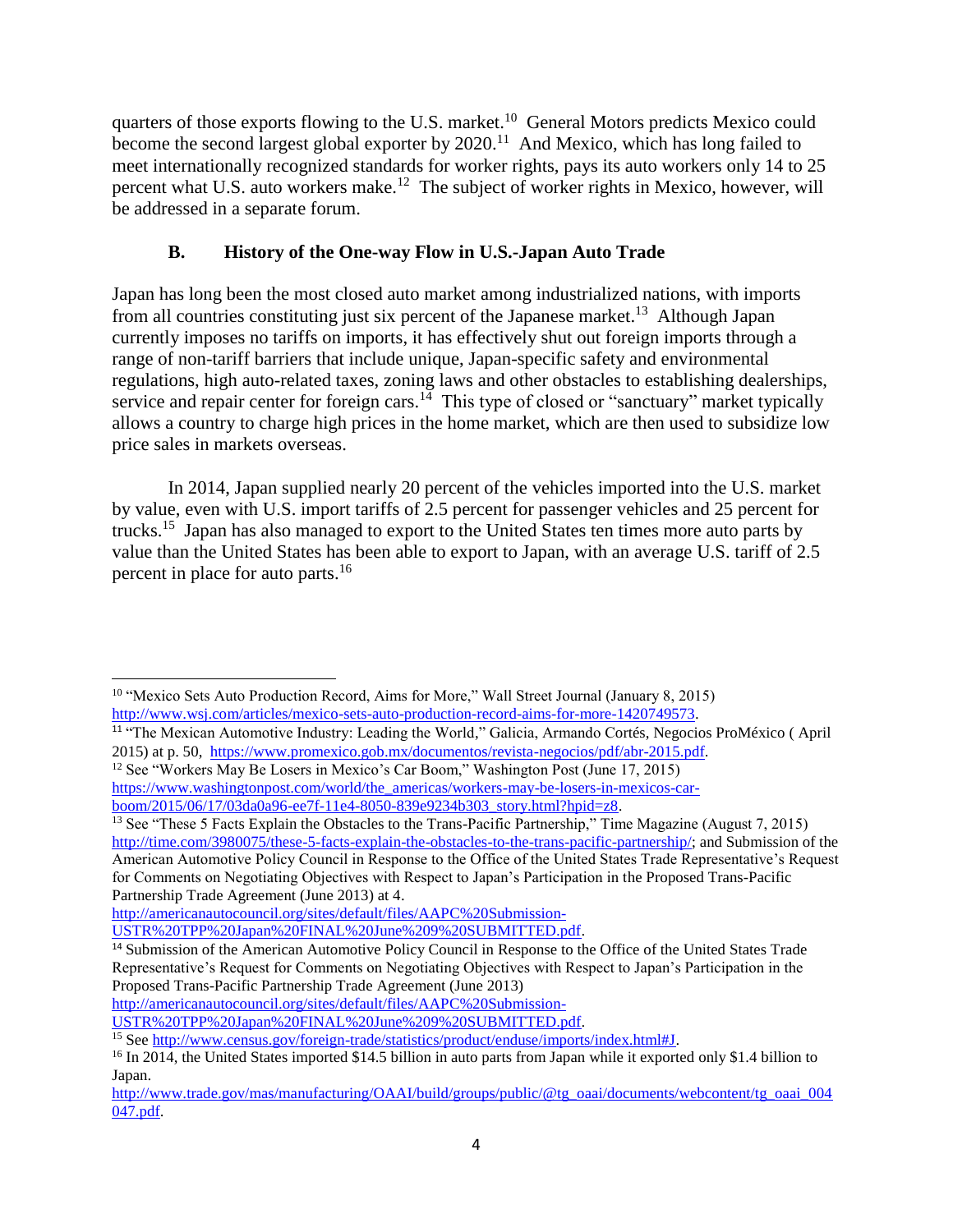As a result, for more than thirty years, the United States has run massive trade deficits with Japan. In 2014, the U.S. trade deficit with Japan of \$67 billion was the third largest (after China and Germany), and the automotive deficit of \$49 billion (including vehicles and parts) represented 70 percent of that overall deficit.<sup>17</sup>

The extreme imbalance in the U.S.-Japan trade in automobiles has long been a source of friction in the bilateral trade relationship. And the many attempts that the United States has made over the years to open Japan's auto market have all failed. In the 1970s and 1980s, Japan made significant inroads exporting its cars to the relatively open U.S. auto market. At the same time, Japan provided substantial shelter to its automakers at home by keeping its market closed through high tariffs and non-tariff barriers. The resulting one-way trade pattern that developed sparked four forceful attempts by the United States to pursue reciprocal access to Japan's market in the years between 1985 and 1995.

These efforts culminated in the conclusion of the U.S.-Japan Auto Agreement in 1995. In announcing the agreement, then-President Clinton remarked that "[t]rade must be a two-way street" and that the agreement would "move cars and parts both ways between the United States and Japan" because Japan would take steps to, among other things, increase the number of dealers in Japan selling non-Japanese cars and loosen certain regulations to permit more U.S. auto parts to be sold in Japan.<sup>18</sup>

U.S. automakers responded with enthusiasm, making large investments in the United States and in Japan aimed at substantially increasing sales and operations in Japan. After initial improvements in penetrating Japan's auto market, U.S automakers saw sales of their autos in Japan slow and falter as the yen weakened against the dollar. In a letter to USTR in June 1998, the President of the American Automobile Manufacturers Association pointed out that the massive 45 percent depreciation of the yen following a series of direct interventions by the Bank of Japan had effectively negated any market opportunities achieved by the 1995 agreement. This last major attempt to crack open Japan's automotive market also ended in failure and frustration.

### **C. The U.S. TPP Auto Market Access Negotiations: Goals and Outcomes**

For the United States, the challenge in negotiating the terms for automotive market access in the TPP has been to secure effective opportunities for U.S. industry to overcome Japan's nontariff barriers and penetrate the markets that have been hitherto impermeable and leveraging, to the maximum extent possible, the reduction and eventual elimination of U.S. import tariffs on motor vehicles and parts in order to open Japan's auto market.

When Japan joined the TPP negotiations in 2013, many expressed serious concerns including the American Automotive Policy Council (AAPC), which opposed Japan's participation in the TPP. Almost universally, those who have witnessed the repeated attempts and repeated failures of the United States to make meaningful inroads into Japan's auto market

<sup>&</sup>lt;sup>17</sup> See U.S. Dept. of Commerce, Bureau of Census, U.S. International Trade Commission (ITC) database, HTS Definition by USDOC/ITA/OAA.

<sup>&</sup>lt;sup>18</sup> President William J. Clinton, Remarks on the Japan-United States Trade Agreement (June 28, 1995) <http://www.gpo.gov/fdsys/pkg/WCPD-1995-07-03/pdf/WCPD-1995-07-03-Pg1147.pdf>.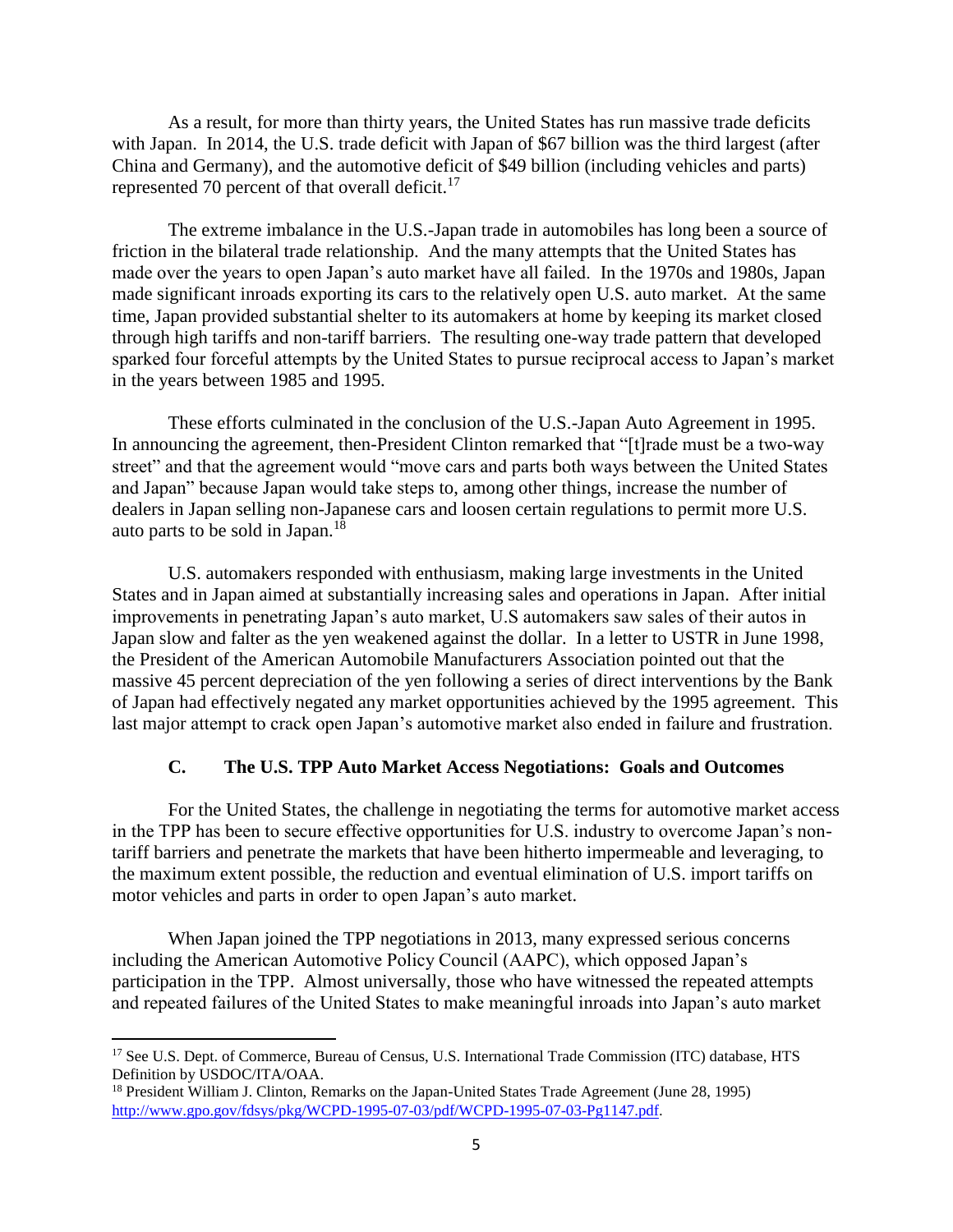have focused on the need for a renewed and even more assertive approach in the TPP negotiations. The approach required that U.S. negotiators seek to achieve specific outcomes in at least the following three separate areas in order to ensure the best chances of reversing the oneway pattern of auto trade between the United States and Japan: (1) phasing out of U.S. auto tariffs; (2) disciplines on non-tariff barriers, including disciplines on currency manipulation; and (3) a special dispute settlement mechanism for U.S.-Japan autos trade.<sup>19</sup>

The results from the automotive market access negotiations between the United States and Japan in these three areas are described and assessed below.

## **1. Tariff Phase-Outs (Cars, Trucks, Auto Parts)**

Some<sup>20</sup> proposed phasing out U.S. tariffs for motor vehicles and auto parts as soon as, but not before, Japan established a consistent record of openness to imports, in line with the import penetration level of other industrialized nations. Alternatively, it was proposed that the United States not reduce its tariffs on auto products until 25 years, and not eliminate U.S. tariffs until 30 years, after the TPP agreement has entered into force. The purpose of this alternative was, in part, to provide sufficient time for Japan to demonstrate that it is open to auto imports before the United States was required to further open its market to Japanese imports.

The outcome of the negotiations is mixed.

With respect to **passenger vehicles**, the U.S.-Japan bilateral automotive market access outcome in the TPP provides that the U.S. tariff of 2.5 percent on passenger vehicles will be eliminated over the course of 25 years with reduction to 2.25 percent, beginning in year 15; to 1.25 percent in year 20; to 0.5 percent in year 22; and finally to zero in year  $25.21$  This outcome falls short of a goal of not reducing tariffs until year 25 (tariffs begin phasing out in year 15), reducing tariffs over the course of five years (tariffs will be reduced for 10 years, between year 15 and 25), and not eliminating the tariff until year 30 (the tariff will be eliminated in year 25).

With respect to **trucks**, TPP provides that the U.S. tariff of 25 percent on trucks will not be eliminated for Japan until year 30 of the agreement, with no reduction in the interim. This means that the U.S. truck tariff will remain at 25 percent until it is eliminated in the 30<sup>th</sup> year that

 $\overline{a}$ 

[\(http://democrats.waysandmeans.house.gov/sites/democrats.waysandmeans.house.gov/files/Levin%20--%20Japan-](http://democrats.waysandmeans.house.gov/sites/democrats.waysandmeans.house.gov/files/Levin%20--%20Japan-TPP%20Proposal.pdf)[TPP%20Proposal.pdf\)](http://democrats.waysandmeans.house.gov/sites/democrats.waysandmeans.house.gov/files/Levin%20--%20Japan-TPP%20Proposal.pdf) and Submission of the American Automotive Policy Council in Response to the Office of the United States Trade Representative's Request for Comments on Negotiating Objectives with Respect to Japan's Participation in the Proposed Trans-Pacific Partnership Trade Agreement (June 2013) [http://americanautocouncil.org/sites/default/files/AAPC%20Submission-](http://americanautocouncil.org/sites/default/files/AAPC%20Submission-USTR%20TPP%20Japan%20FINAL%20June%209%20SUBMITTED.pdf)

[USTR%20TPP%20Japan%20FINAL%20June%209%20SUBMITTED.pdf.](http://americanautocouncil.org/sites/default/files/AAPC%20Submission-USTR%20TPP%20Japan%20FINAL%20June%209%20SUBMITTED.pdf)

<sup>20</sup> See U.S.-Japan Automotive Trade: Proposal to Level the Playing Field [\(http://democrats.waysandmeans.house.gov/sites/democrats.waysandmeans.house.gov/files/Levin%20--%20Japan-](http://democrats.waysandmeans.house.gov/sites/democrats.waysandmeans.house.gov/files/Levin%20--%20Japan-TPP%20Proposal.pdf)[TPP%20Proposal.pdf\)](http://democrats.waysandmeans.house.gov/sites/democrats.waysandmeans.house.gov/files/Levin%20--%20Japan-TPP%20Proposal.pdf).

<sup>&</sup>lt;sup>19</sup> See U.S.-Japan Automotive Trade: Proposal to Level the Playing Field

<sup>&</sup>lt;sup>21</sup> See U.S. Tariff Elimination Schedule for products falling under heading 87.03

[<sup>\(</sup>https://ustr.gov/sites/default/files/TPP-Final-Text-US-Tariff-Elimination-Schedule.pdf\)](https://ustr.gov/sites/default/files/TPP-Final-Text-US-Tariff-Elimination-Schedule.pdf) and the General Notes to the Tariff Schedule of the United States, Section 4(aa) [\(https://ustr.gov/sites/default/files/TPP-Final-Text-US-](https://ustr.gov/sites/default/files/TPP-Final-Text-US-General-Notes-to-Tariff-Schedule.pdf)[General-Notes-to-Tariff-Schedule.pdf\)](https://ustr.gov/sites/default/files/TPP-Final-Text-US-General-Notes-to-Tariff-Schedule.pdf).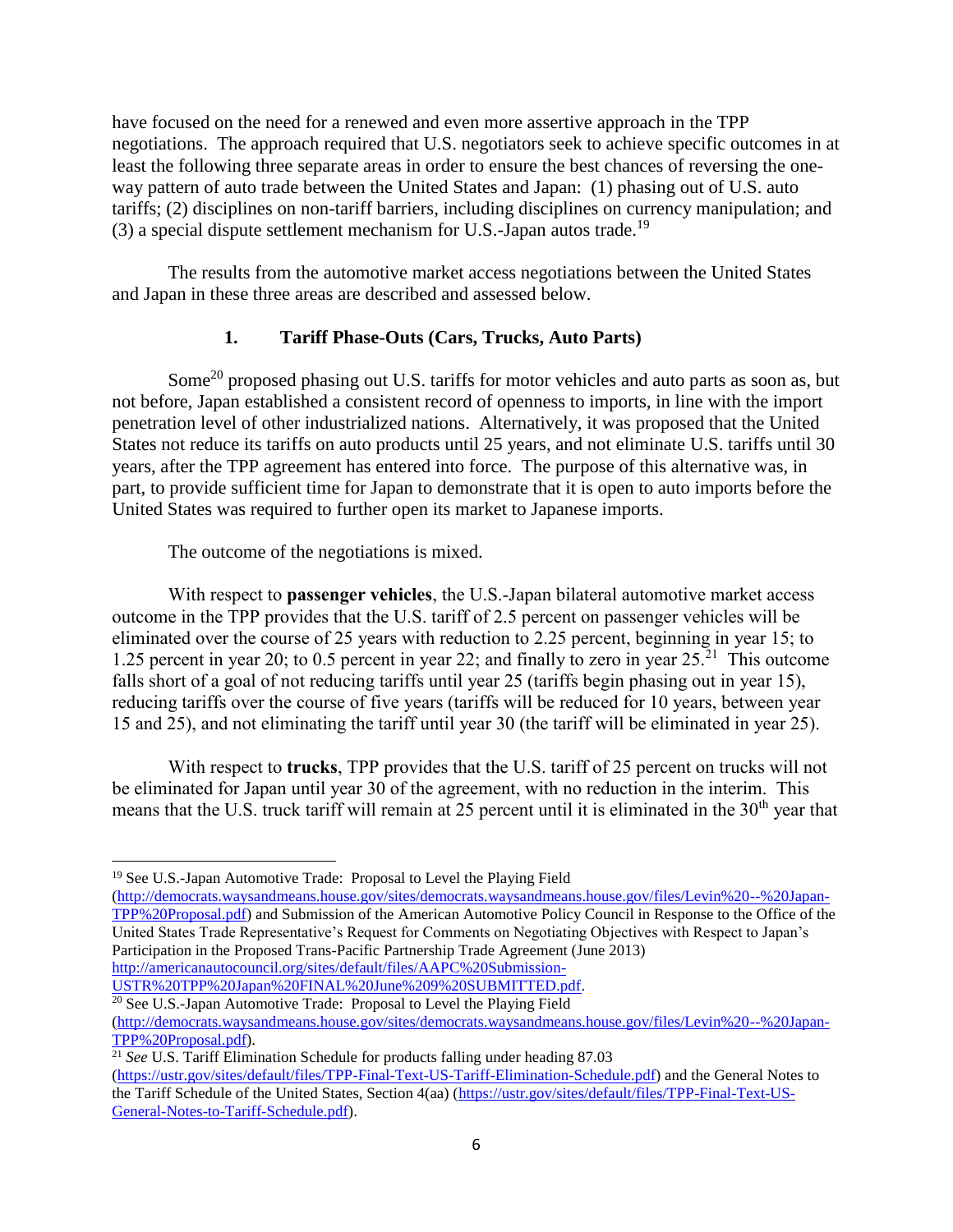the TPP is in effect. This outcome exceeds the goal of maintaining the tariff until year 25 and reducing it by increments until elimination in year 30.

With respect to **auto parts**, the TPP provides that U.S. tariffs on 80 percent of auto parts originating from Japan will be eliminated on entry into force of the TPP. Tariffs on particularly sensitive products (for the steel and auto industries) will be reduced on different schedules, with the most sensitive products being subject to annual reductions until elimination in the  $15<sup>th</sup>$  year of the agreement. This outcome falls short of a goal of maintaining U.S. tariffs for 25 years before phasing out and being eliminated in year 30; even the longest phase-outs, for a very select group of products, will last only 15 years.

## **2. Non-Tariff Barriers**

The challenge set out for U.S. negotiators for removing Japan's significant non-tariff barriers reflect the long and disappointing history of U.S. attempts to access Japan's automotive market. These were to: secure Japan's commitment to eliminate all existing non-tariff barriers in the auto sector, including trade in auto parts; establish effective mechanisms to avoid Japan adopting new non-tariff barriers and to immediately address new concerns with existing measures; and, of monumental importance to U.S. automakers, to impose disciplines on currency manipulation.

With respect to the **elimination of existing non-tariff barriers**, the U.S.-Japan bilateral agreement on automotive trade in the TPP provides:

- (1) for various disciplines on Japan's adoption of technical regulations related to motor vehicles including, e.g., ensuring regulations are not adopted to create unnecessary obstacles to trade, not preventing or delaying the marketing of motor vehicles because it incorporates new technology or features;
- (2) that Japan will recognize that U.S. vehicles comply with Japanese safety standards when those vehicles comply with U.S. standards that are recognized by Japan's authorities as "no less stringent" than the Japanese standards (Japan's authorities have also confirmed recognition of seven U.S. safety standards as being equivalent to Japanese standards); and
- (3) that Japan will permit the importation and use of replacement parts needed to repair or service parts for U.S. autos and not require those parts to undergo an additional safety inspection. $^{22}$

## In terms of **establishing mechanisms to avoid adopting new non-tariff barriers and to address new concerns with existing measures**, the U.S.-Japan bilateral deal requires:

(1) notice-and-comment procedures for regulations mandating a substantial change in design or technology;

 $\overline{\phantom{a}}$ <sup>22</sup> *See* Appendix between Japan and the United States on Motor Vehicle Trade, U.S. Tariff Schedule Appendix D and Appendix D to the Schedule of Japan.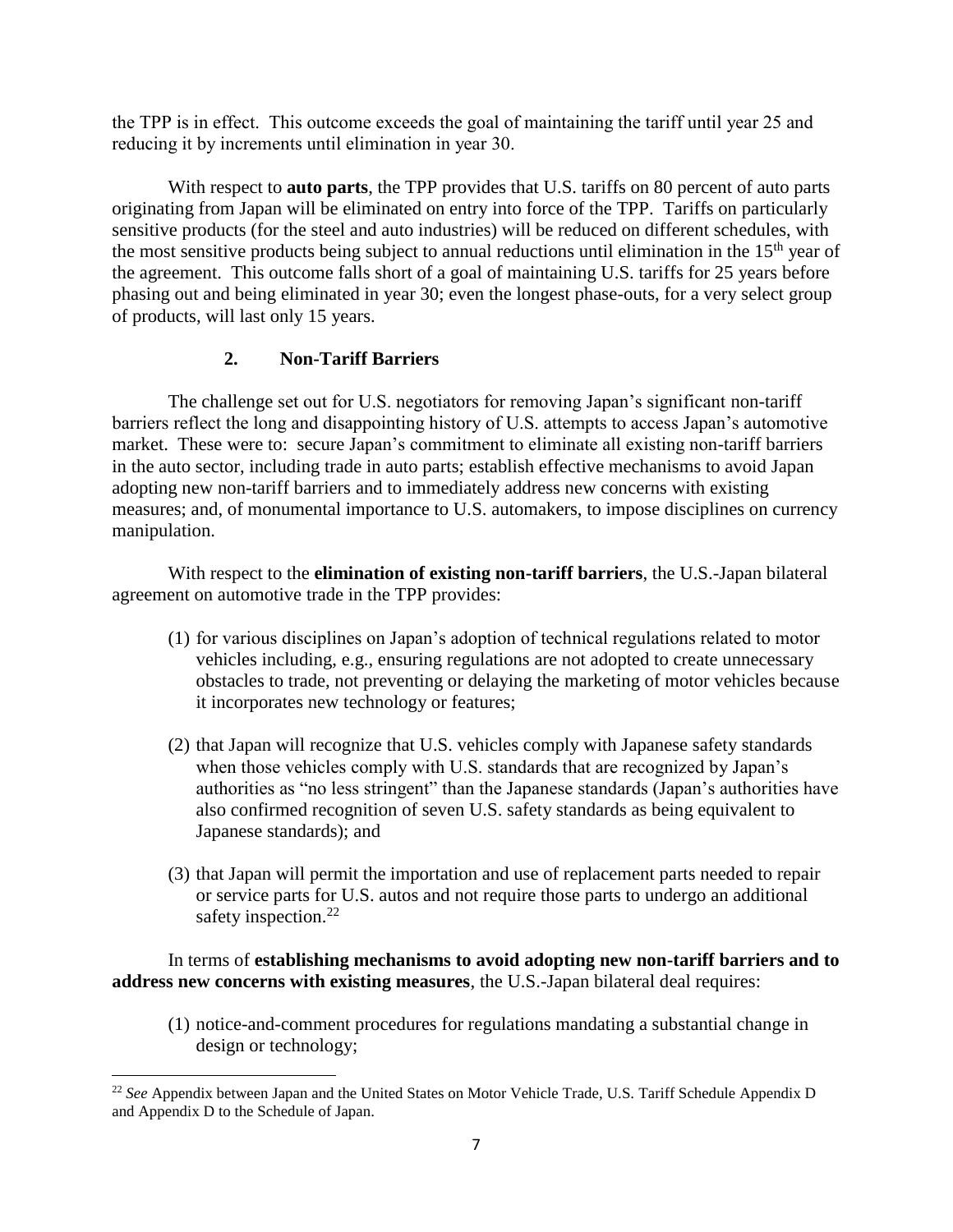- (2) advisory groups to relevant government regulatory agencies be established and operated in a transparent manner (including publication and notice, opening meetings to the public, allowing interested parties to appear or submit information to such groups, making available meeting minutes); and
- (3) Japan to supply the United States on request with additional information regarding the regulations or standards, including other regulatory approaches being considered and any impact analysis. $2<sup>3</sup>$

With respect to **currency disciplines**, which some have described as the most serious non-tariff barrier U.S. exporters have faced over the years in the Japanese market, the TPP does not itself address currency manipulation. Instead, that issue is addressed in the Joint Declaration of the Macroeconomic Policy Authorities of Trans-Pacific Partnership Countries. Currency manipulation was the subject of an earlier TPP forum.<sup>24</sup>

The U.S.-Japan automotive agreement in the TPP provides for a number of disciplines and procedural mechanisms for addressing existing and potential non-tariff barriers to the Japanese auto market. The increase in transparency and process enhancements are positive developments and the additional disciplines are enforceable through dispute settlement. However, it is difficult to say whether the provisions in this agreement will make a significant difference in U.S. industry's ability to access Japan's market. While these new provisions may prove to be helpful, some experts and stakeholders remain skeptical that these rules and procedures alone (without meaningful disciplines on currency manipulation) will result in significant new access to Japan's auto market, given the U.S. industry experience with the competitive damage that results from other countries' interventions to actively weaken their currencies against the U.S. dollar in order to stimulate their exports (and auto exports in particular). 25

<sup>23</sup> Id.

<sup>&</sup>lt;sup>24</sup> That forum took place on January 7, 2016. See  $\frac{http://democrates.waysandmeans.house.gov/press-release/advisor-y$ [wm-democrats-host-%E2%80%98trading-views%E2%80%99-tpp-hearing-currency-manipulation.](http://democrats.waysandmeans.house.gov/press-release/advisory-wm-democrats-host-%E2%80%98trading-views%E2%80%99-tpp-hearing-currency-manipulation)

<sup>&</sup>lt;sup>25</sup> See *Advisory Committee Report to the President, the Congress, and the United States Trade Representative on the Trans Pacific Partnership Trade Agreement*, ITAC 2 (December 2, 2015) at pp. 7-8 ("ITAC 2 Automotive Equipment members note that commitments made by Japan to the United States in the Appendix D and the automotive-related side letters, aimed in large part at addressing the non-tariff barriers U.S. motor vehicle exports face in Japan, marginally improves U.S. automakers access to the Japanese domestic automotive market. . . . However, given the scope of what is covered and the decades long experience in previous agreements with Japan that have taken similar approaches, the view of ITAC 2 Automotive Equipment members is that these commitments will not lead to a substantially larger U.S. presence in the Japanese motor vehicle market.")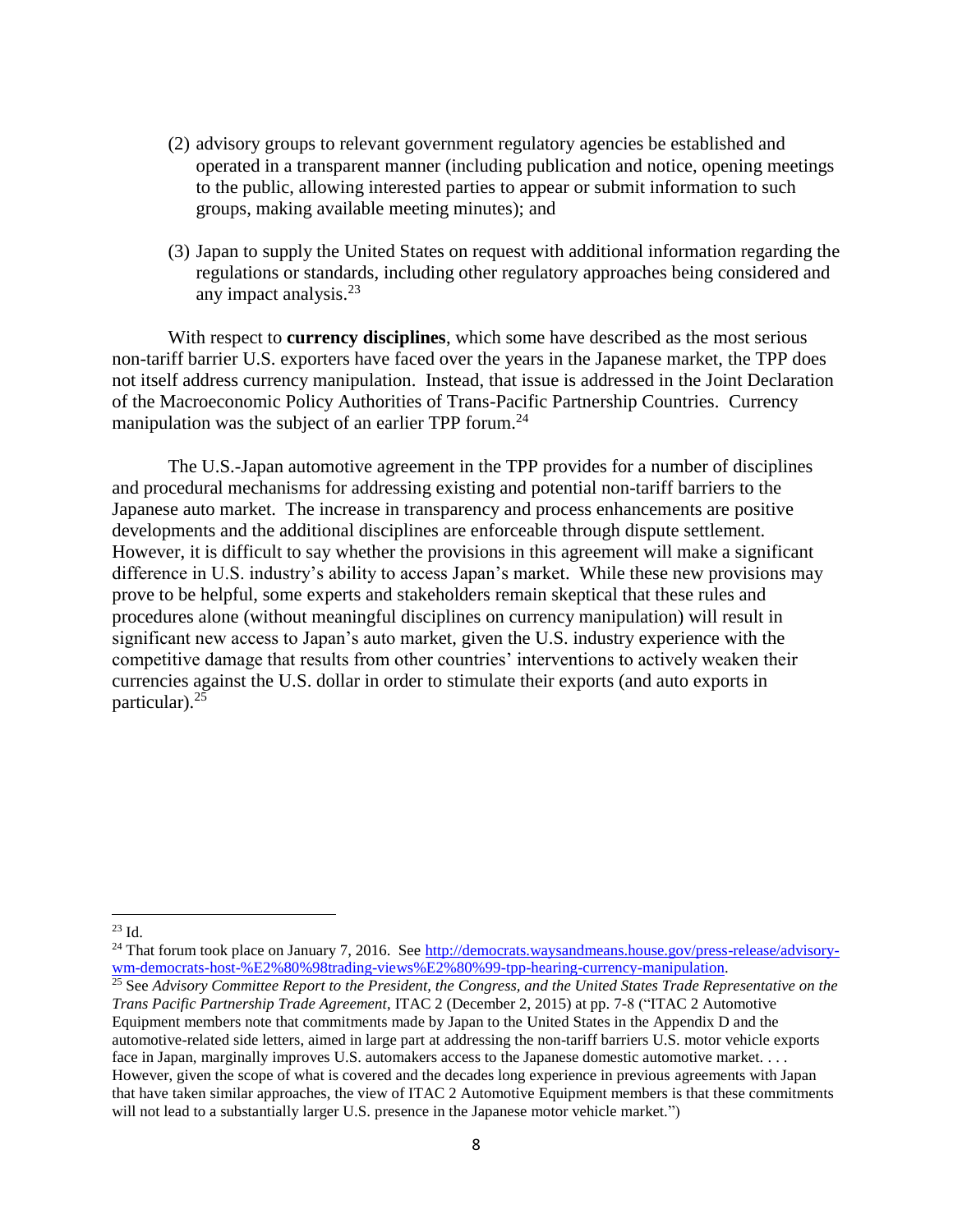### **3. Special Dispute Settlement Mechanism**

The goals for the U.S.-Japan automotive negotiations in TPP also called for the establishment of a dispute settlement mechanism that: (1) is applicable specifically to United States-Japan automotive trade; and (2) permits the United States, where Japan has been found to have acted inconsistently with its obligations under the TPP agreement, to (a) suspend benefits accruing to Japan by delaying the reduction of U.S. tariffs, if U.S. tariffs have not yet been reduced, and (b) to re-impose tariffs to pre-reduction levels, if U.S. tariffs have started being or have already been reduced.

TPP establishes a special and additional dispute settlement mechanism for resolving any disputes between the United States and Japan that arise under any of the obligations in the TPP Agreement relating to motor vehicles.<sup>26</sup> This mechanism is also expedited, designed to run approximately 30 percent faster than the TPP-wide mechanism. It becomes available on January 1 of the second year following entry into force of the TPP Agreement and lapses five years after U.S. tariffs on motor vehicles (including both passenger cars and trucks) have been eliminated, taking into account any delays in reduction and implementation that result from dispute settlement actions taken pursuant to this mechanism.

The U.S.-Japan autos-specific dispute settlement mechanism also provides for special remedies not available under the TPP-wide mechanism. If Japan is found to be in breach of its TPP obligations with respect to trade in vehicles (either passenger cars or trucks), the United States will be authorized to do the following: (a) when the U.S. tariffs on passenger cars or trucks has already started being or been reduced, re-impose tariffs on vehicles (passenger cars and/or trucks) that have already been reduced or re-impose tariffs on other imports from Japan that have already been reduced, or (b) when the U.S. tariffs on motor vehicles have not yet been reduced, delay implementation of the tariff reduction or elimination schedule for vehicles (passenger cars or trucks) in accordance with a formula that takes into account the duration of Japan's maintenance of its breach, the level of trade damage caused by the breach, and the value of the imports from Japan to the United States for passenger cars and trucks.

It is worth noting that this expedited mechanism with special remedies is available to both the United States and Japan, with modifications to the remedies available to Japan that reflect the fact that Japan maintains no tariffs on motor vehicles and the difference in scale between the value of imports from Japan to the United States and imports from the United States to Japan.

## **II. "Rules of Origin" and Their Impact on U.S. Auto Parts Producers**

## **A. What Are "Rules of Origin"?**

 $\overline{\phantom{a}}$ 

A critical component to understanding the potential effects of TPP on automotive production – and jobs – in the North American region is understanding the circumstances under which a particular good *qualifies* for the preferential tariff treatment provided for under the agreement. Tariff preferences will generally only available for goods that "originate" in the TPP

<sup>&</sup>lt;sup>26</sup> Appendix between Japan and the United States on Motor Vehicle Trade, Art. 7.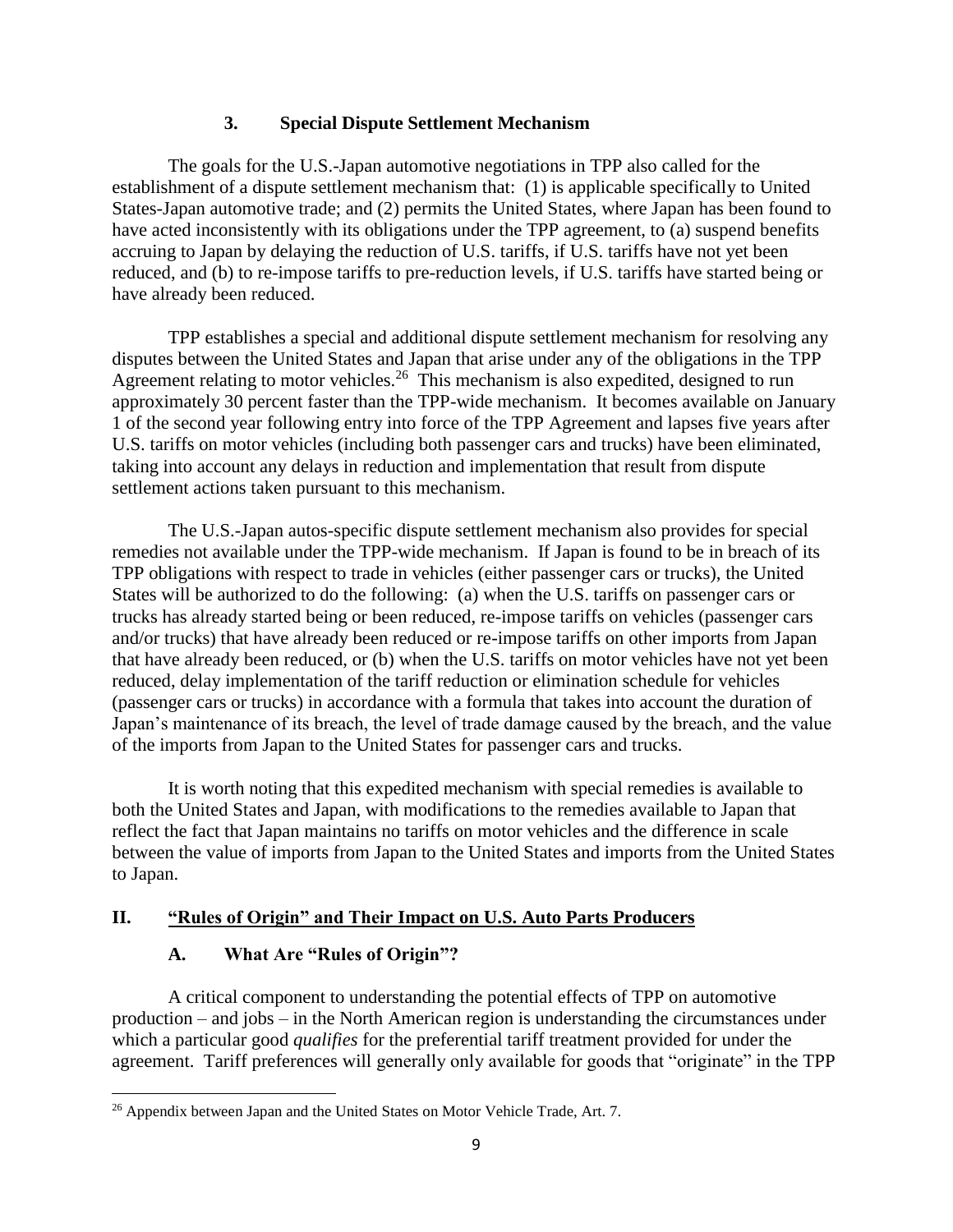region – that is, goods that contain enough regional content, or are sufficiently processed in the region, to merit preferential treatment. "Rules of origin" are used to determine whether a particular good qualifies.

Rules of origin are considered a highly technical aspect of trade law. But they are as important as the tariffs themselves. If the rules required *no* particular amount of processing in the region, then goods from non-parties to the agreement would enjoy the same benefits as goods from countries that *are* parties to the agreement. That in turn means that the tariff preferences would essentially be available to every trading partner, not the parties to the particular agreement in question. Yet non-parties do not commit to any obligations themselves, be it reciprocal tariff benefits, or any of the other provisions of the chapter on labor, the environment, or state owned enterprises. Therefore, there must be *some* disciplines on which goods are eligible for the preferential treatment, in order to ensure that the benefits to the agreement flow primarily to the parties that have signed onto the agreement's obligations.

On the other hand, if the rules are too constraining – for example, requiring 100% content in the region – then they are effectively unusable given that complex supply chains mean that virtually every manufactured product contains *some* foreign content. Producers would ignore the rules of origin when making sourcing decisions and the TPP Agreement with its tariff preferences would become irrelevant.

Optimal rules of origin strike the balance between incentivizing production in the region, without being so strict that the rules – and preferences -- are ignored.

Thus, the question of what the "market access" provisions will actually deliver in terms of increased production in the United States, and the TPP region more generally, depends in part on the rules of origin used to determine which goods qualify for benefits.

The bottom line is that a strong rule of origin will ensure maximum production within the trade agreement region, provided the rule is not so strong that auto producers find it unusable. A weak rule of origin creates outsized incentives to source from outside the TPP region.

With that overview, we turn to the automotive industry in particular.

## **B. The NAFTA Rules of Origin and the Integrated North American Market**

The United States and Canada began integrating their automotive markets in 1965, with the Canada-United States Automotive Products Agreement.<sup>27</sup> In 1989, the parties went further by concluding a bilateral trade agreement. In 1994, with NAFTA, they added Mexico to their bilateral agreement, creating a regional area with interdependent automotive supply chains, although the markets themselves and the regulatory environments in each country still have some major differences, such as those concerning labor standards as mentioned above. Indeed, in 1998, the Center for Strategic and International Studies wrote that "[t]he auto industry is at the

<sup>&</sup>lt;sup>27</sup> Congressional Research Service, The Proposed U.S.-South Korea Free Trade Agreement (KORUS FTA): Automotive Rules of Origin, note 15.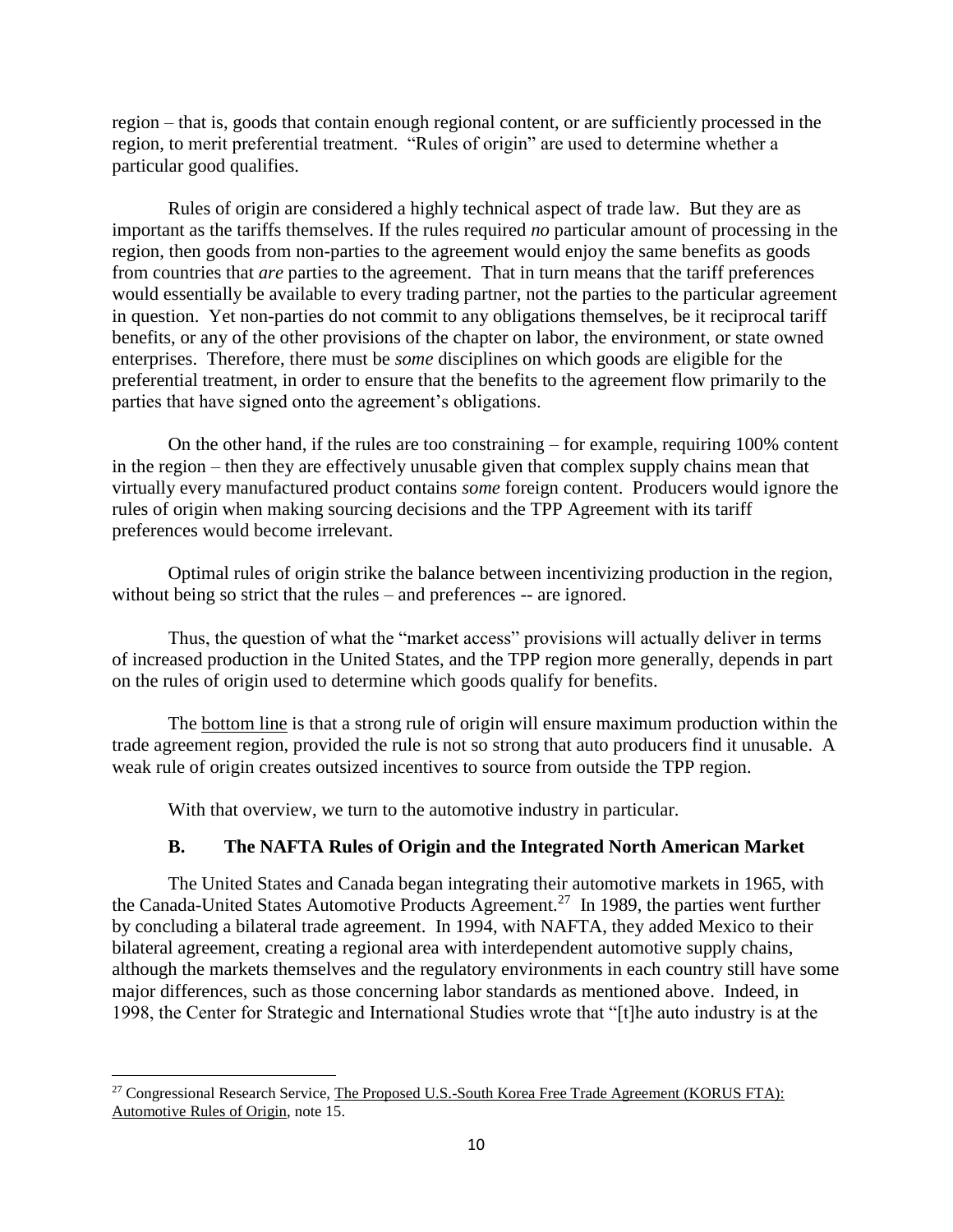heart of NAFTA . . . . If any single sector can provide a measure of NAFTA's performance, it is the auto industry."<sup>28</sup>

NAFTA sets out a regional value content requirement of 62.5% for vehicles and most parts, with a 60% requirement for most of the remaining parts.<sup>29</sup> These rules are based on the "net cost" methodology with several important corollary rules, such as "tracing" and "deemed originating," as described in the attached annex.

Given that all three NAFTA parties are also TPP parties, some have argued that the TPP rule of origin should be at least as strong<sup>30</sup> or stronger<sup>31</sup> than the NAFTA rule. The NAFTA rule has clearly achieved its purpose. Automotive trade has grown dramatically under the NAFTA rule. And the TPP Agreement will include nine more parties, including Japan, a major auto and auto parts producer.

### **C. The TPP Rules of Origin**

## **1. Passenger Cars and Trucks**

## *a. The "Net Cost" Option*

The TPP rule of origin for automobiles and trucks is  $45\%$  under the "net cost" method – 17.5 percentage points below the NAFTA net cost requirement of 62.5%. This difference suggests that more content can come from non-TPP countries like China, Germany, and Thailand – and therefore less content can come from U.S. auto parts producers and others in the trade agreement region.

This 17.5 percentage point gap, however, may be less than, or more than, it seems, based on differences between methods of calculating the RVC under TPP and NAFTA. As explained further in the attached Technical Annex, the TPP rules do not include the NAFTA "tracing" or "deemed originating" rules for calculating the RVC. But, because these two rules have opposite or offsetting effects, it is unclear *in the abstract* exactly how the TPP 45% rule compares to the NAFTA 62.5% rule. We do not have access to the business proprietary information needed to know *in fact* how the two rules compare.<sup>32</sup>

Industry advisors, however, indicate that USTR had informed them that the equivalent was perhaps as low as the mid-fifties,<sup>33</sup> and more specifically it appears that USTR has indicated

l

<sup>&</sup>lt;sup>28</sup> Sidney Weintraub and Christopher Sands, The North American Auto Industry since NAFTA: Introduction, CSIS 1998, p. 1.

<sup>29</sup> Some parts have an RVC of 50%.

<sup>&</sup>lt;sup>30</sup> See, e.g., Amendment to Senate Amendment to H.R. 1314, offered by Mr. Levin ("Right Track for the Trans-Pacific Partnership Act of 2015"), section 102(a)(7).

<sup>&</sup>lt;sup>31</sup> See, e.g., Joint Statement of United Steelworkers, United Auto Workers and International Association of Machinists, http://www.goiam.org/images/articles/imail/latest-imail/2013/Sep-Dec/10\_31\_2013\_TPP\_Updated.pdf  $32$  In his Path Forward on the Trans Pacific Partnership issued in January 2015, Ranking Member Levin proposed that "[b]efore the rules of origin are finalized, the Administration should prepare a report to Congress based on empirical evidence that explains the rule of origin for automotive products, textile and apparel products, and other products where the rule of origin is key."

http://democrats.waysandmeans.house.gov/sites/democrats.waysandmeans.house.gov/files/documents/A%20Path%2 0Forward%20to%20an%20Effective%20TPP%20Agreement%201.pdf

<sup>33</sup> ITAC-12 report, p. 14.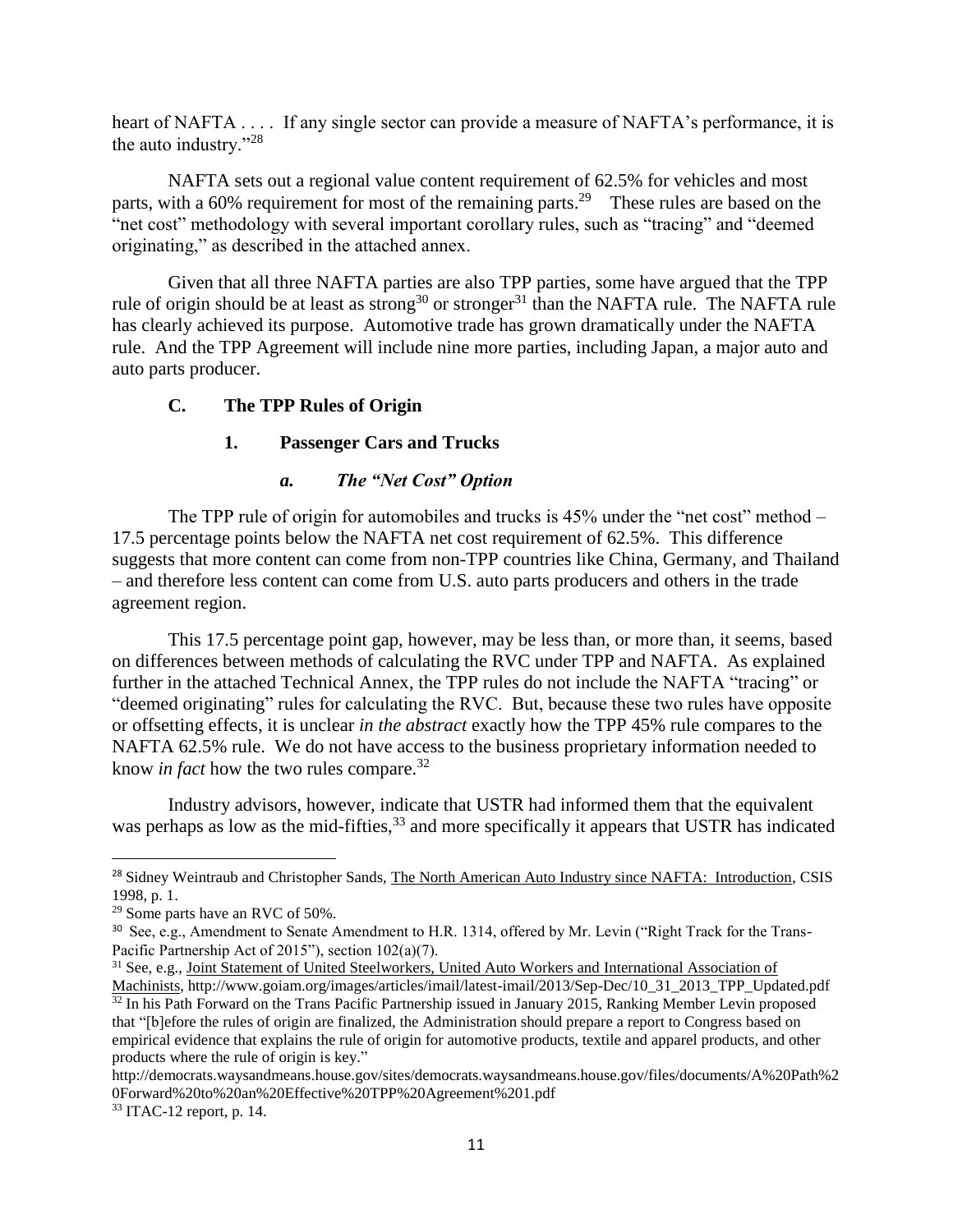the number may be 53%. Thus, the TPP rule (45% net cost) is weaker than the NAFTA rule (no lower than 53% net cost, when adjusted for more of an apples-to-apples comparison).

Moreover, it appears that a special appendix would lower this number even further. The United States and Japan negotiated an appendix that is applicable to all parties. Table A of that appendix provides a list of parts, including safety glass, bodies, body stampings, bumpers, and drive axles.<sup>34</sup> If one of a list of operations is performed on those parts, they are deemed originating, and their value counts as originating content for purposes of calculating the RVC for the finished vehicle. The list of operations includes complex assembly, machining, stamping, and laminating.

**Thus, today under NAFTA, to get duty-free treatment a car or truck imported into the United States must have at least 53% of its value originate within Canada, Mexico, and/or the United States. But, the day TPP enters into force, that same car can enter the United States duty free with just 45% content, either from just those three countries, or from other TPP countries as well. And that figure – 45% -- does not count the additional flexibilities provided in a special appendix.<sup>35</sup> This means, for example, that for the first time under TPP a car from Canada or Mexico can enter the United States duty-free with (1) unlimited auto part content from the TPP countries not covered by NAFTA, such as Japan; and (2) at least eight percent more auto part content from the rest of the world, such as China, Germany, or Thailand. This would enable parts that are currently produced in the NAFTA region to be sourced from these other countries and still get dutyfree treatment when the final product is circulated in Canada or Mexico.**

There are other differences between NAFTA and TPP, apart from the rules of origin, that would appear to create other new incentives to source auto inputs from outside the trade agreement region. Specifically, NAFTA restricts "duty drawback" whereas TPP's silence on that issue suggests it is permitted. Under duty drawback, the import duties paid on an input can be refunded when that input is incorporated into an exported product. Thus, for example, under NAFTA, if an automaker in Mexico pays the Mexican government a 10% duty on an imported bumper from China, the Mexican government may not refund that duty when the car is exported to the United States. But under TPP, it appears that the Mexican government may refund those duties. That creates an additional incentive to source the bumper from China instead of from the United States or other TPP countries.

Finally, it is important to recognize that the rule of origin in TPP would not have any obvious impact on auto parts sourcing with respect to U.S. imports of Japanese motor vehicles until the tariff on cars and trucks is reduced (in year 15 for cars and year 30 for trucks). This is because rules of origin only mater if the exporter is claiming a tariff preference under the trade agreement, and there is no tariff preference for imports of Japanese vehicles during the first 15 years for cars and 30 years for trucks.

<sup>34</sup> See Table A to Appendix 1 to Annex 3-D.

<sup>&</sup>lt;sup>35</sup> The NAFTA and the TPP Agreement will co-exist. TPP will not replace NAFTA. Thus, a Mexican or Canadian auto exporter could continue to rely upon the NAFTA rules when it exports cars to the United States. However, as explained above, the weaker TPP rule of origin makes it less likely that they would do so.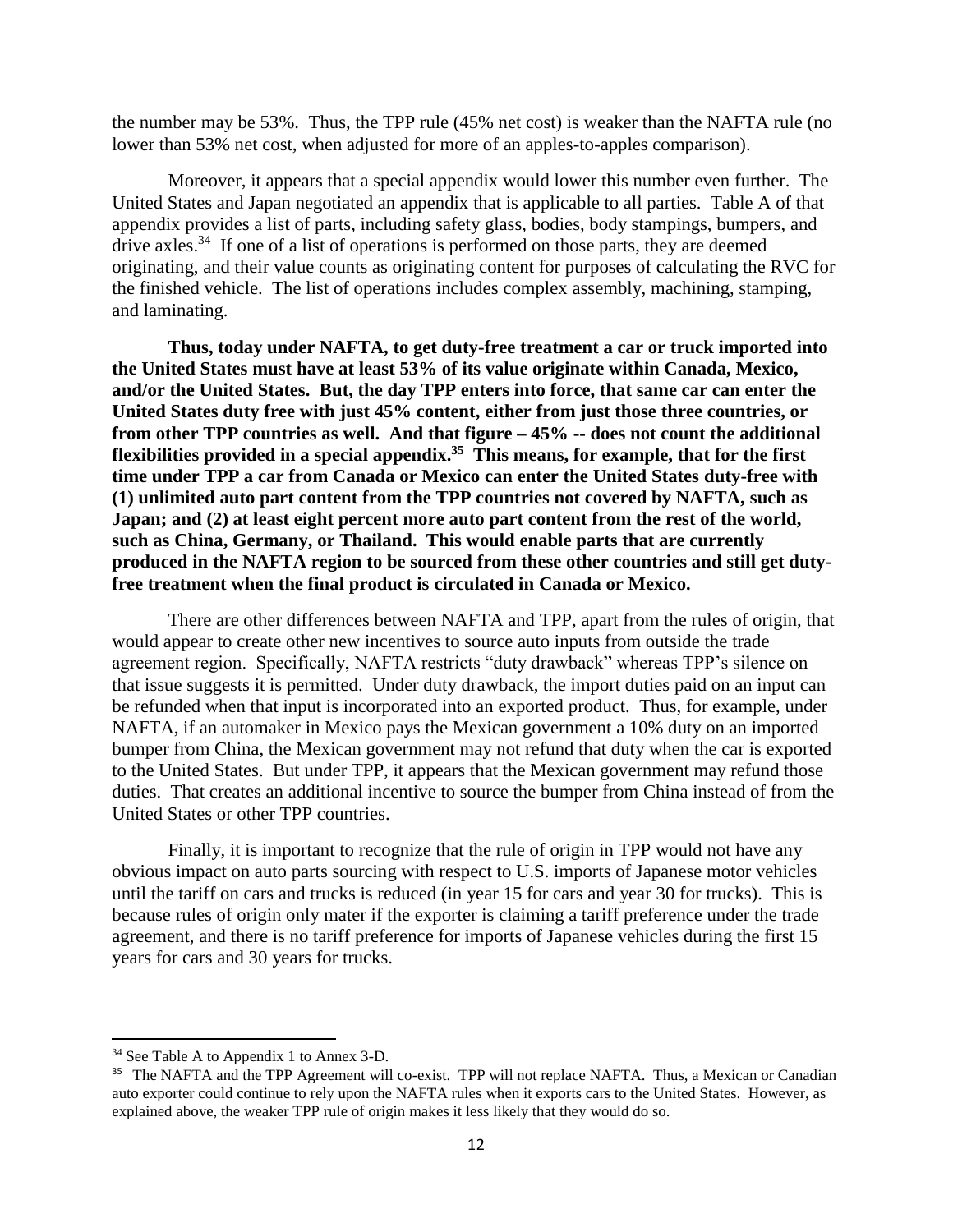#### *b. The "Build Down" Option*

Whereas NAFTA only provided one option for establishing origin and a right to preferential (duty-free) treatment finished automobiles, TPP provides an alternative. This additional methodology is based on the price paid or payable for a good (its "transaction value") instead of its "net cost." More than one methodology is based on transaction value, but for purposes of this discussion the important one is "build down." For technical reasons, the "build down" methodology makes it is easier to meet a particular RVC threshold, and as a result, the RVC for "build down" is higher than it is for "net cost." Specifically, under TPP, an auto is eligible for preferential tariff treatment if 55% of its value originates within the TPP countries under build down. (Build down is described in the attached Annex.)

Because this rule was not included in NAFTA, it provides exporters with additional flexibility: they can choose *either* to rely upon the 45% net cost method *or* the 55% "build down method." They do not need to satisfy both requirements.

It is difficult in the abstract to compare this 55% build down method to NAFTA's 62.5% net cost method, and we lack the business proprietary information to determine how they compare in 'real world' scenarios. However, "build down" includes more costs than does "net cost." As a result, if one were to convert a build down number into a net cost equivalent, the net cost equivalent would be a lower number than the build down number. (In fact, under existing trade agreements, it appears that the negotiators concluded that equivalent content would be achieved by a net cost rule that is 20 percentage points lower than a build down rule.) In other words, a car under NAFTA that has 55% TPP content under a build down methodology likely has something less than 55% under a net cost methodology – perhaps as little as 35% under a net cost methodology.

**Thus, as with the net cost method, it appears that the "build down" method of calculating the rule of origin in TPP is weaker than the rule of origin in NAFTA – and, in any event, an exporter gets to choose whichever of the two methods it likes best. This appears to mean that some auto parts that are currently produced in the United States for incorporation into automobiles that are made in Canada or Mexico could be produced in third countries such as China, Germany, or Thailand under TPP.**

#### **2. Auto Parts**

#### *a. The "Net Cost" Option*

In TPP, the RVC on major parts ranges from 35% to 45% using net cost. There is no tracing list. "Deemed originating" will be discussed below. The RVC for automotive parts in NAFTA was higher: 60% or 62.5%, depending on the part (with some parts having an RVC of 50%).

As the attached chart indicates, the TPP rules more closely track the weaker net cost rules in KORUS (generally, 35%) than the stronger rules in NAFTA (mostly, 60% or 62.5%). As noted above, the justification for the lower RVC for KORUS was the need for U.S. producers to use parts from Mexico and Canada, which counted as non-originating under that agreement. Yet Mexico and Canada are parties to TPP, along with nine other countries besides the United States. Therefore, in the context of past agreements, the TPP RVCs seem exceptionally low.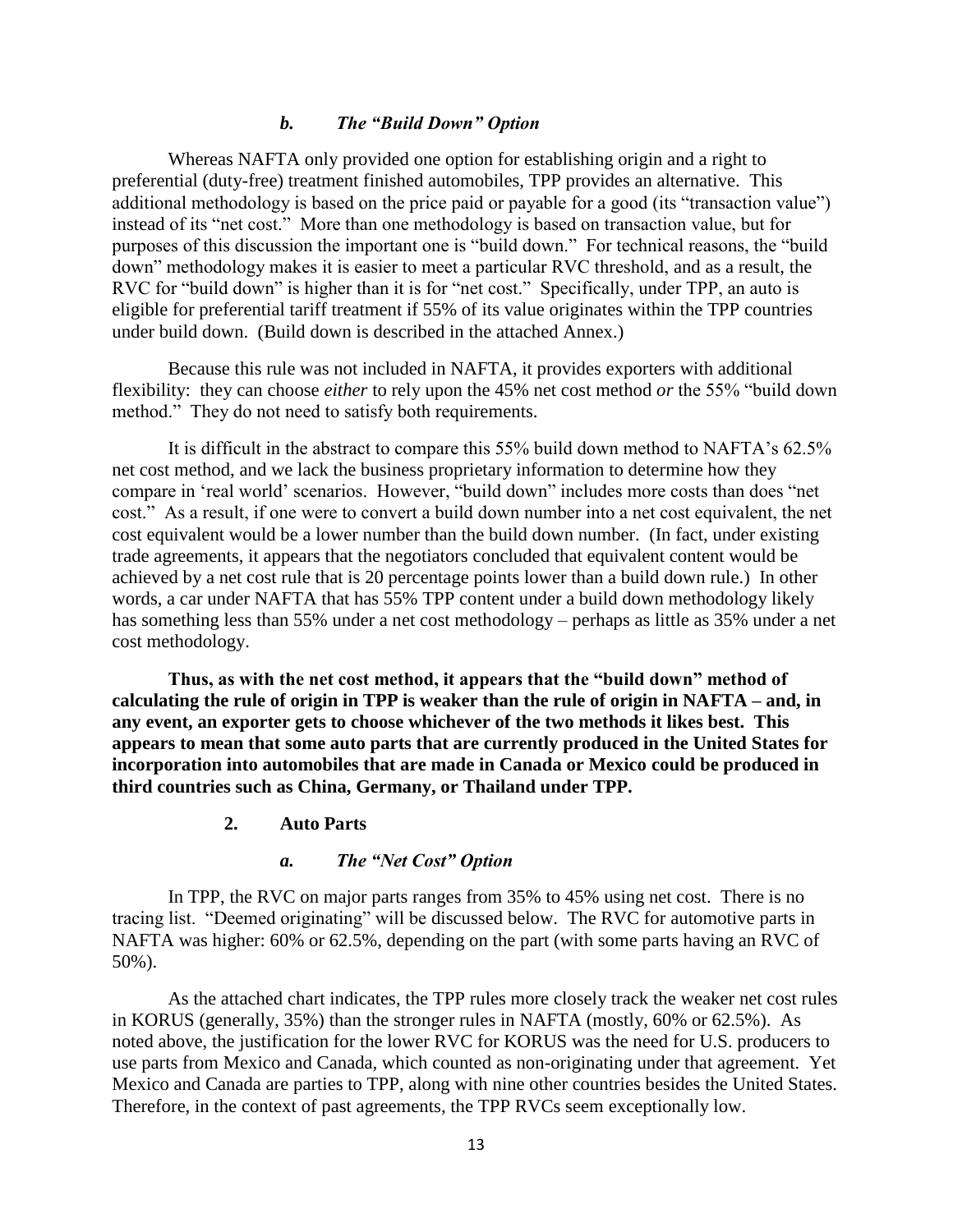There are two additional concerns. First, the special appendix described above also has provisions relating to parts, not just finished vehicles. As with finished vehicles, Table C of the appendix provides for even more flexibility to use non-originating materials and to have them count as originating under the agreement. The appendix sets out a list of operations, such as "complex assembly," and a list of parts, such as engines, chassis, bumpers, brakes, drive axles, steering wheels, and suspension systems, and provides that, as long as one of the listed operations occurs in a TPP party, that part becomes originating. For these parts, there is a cap to how much the non-originating materials subject to one of the listed operations can contribute to the RVC, ranging from 5 to  $10\%$ .<sup>36</sup>

By way of example, under the appendix, certain engines, and chassis fitted with engines, can be subjected to "complex assembly" in a TPP party and be considered originating, limited to a cap of 10%. The net cost RVC for these products is 45%; however, when the additional 10% flexibilities in the appendix are considered, the RVC effectively drops to 35%. Put differently, the RVC for a 12-party agreement that includes all three NAFTA parties is the same as the RVC for a 2-party agreement that only had one of the three. Recalling that the justification for the low KORUS RVC was the absence of Mexico and Canada, it is not clear on what basis the RVC for TPP can be explained.

In a sense, TPP has retained something similar to the NAFTA concept of "deemed originating" for these components, without its counterpart, the tracing list. That is, the aspect of NAFTA that facilitated non-originating materials was retained, in a much narrower form, but the aspect of NAFTA that restricted the ability of non-originating materials to become originating was *not* retained.

### *b. The "Build Down" Option*

Whereas NAFTA only provided one option for establishing origin and a right to preferential (duty-free) treatment, TPP provides an alternative. This additional method is based on the price paid or payable for a good (its "transaction value") instead of its "net cost." Specifically, under TPP, an auto part can get preferential tariff treatment if between 45% and 55% of its value originates within the TPP countries under this method, depending on the part. (This methodology is described in the attached Annex.)

Because this rule was not included in NAFTA, it provides exporters with additional flexibility: they can choose *either* to rely upon the 35% to 45% net cost method *or* the 45% to 55% "build down method" (depending on the part). They do not need to satisfy both requirements.

It is difficult in the abstract to compare this 55% build down method to NAFTA's 62.5% net cost method, and we lack the business proprietary information to determine how they compare in 'real world' scenarios. However, "build down" includes more costs than does "net cost." As a result, if one were to convert a build down number into a net cost equivalent, the net cost equivalent would be a lower number than the build down number. (In fact, under existing trade agreements, it appears that the negotiators concluded that equivalent content would be achieved by a net cost rule that is 20 percentage points lower than a build down rule.) In other

<sup>36</sup> *See* Appendix 1 to Annex 3-D, Table C.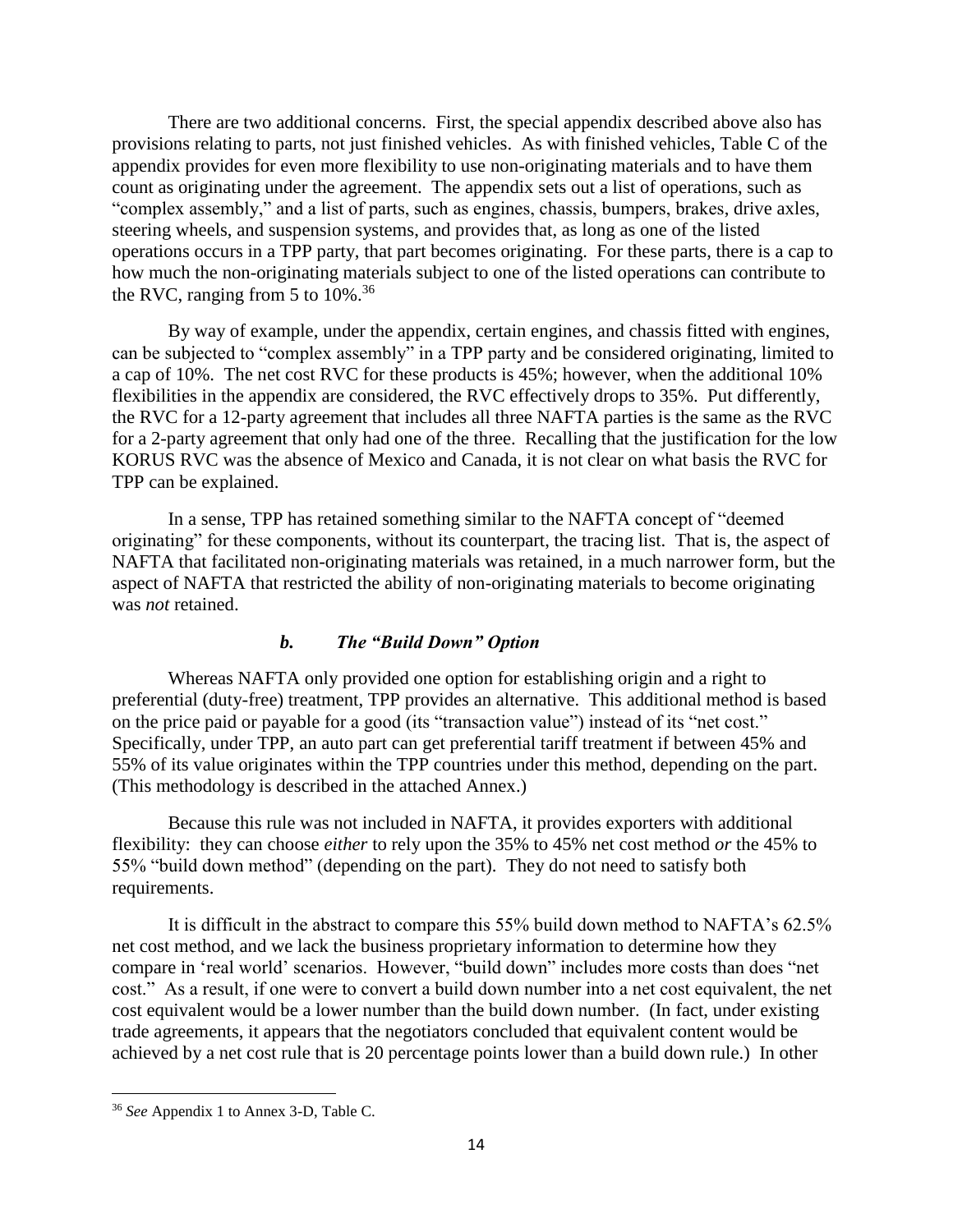words, a car under NAFTA that has 55% TPP content under a build down methodology likely has something less than 55% under a net cost methodology – perhaps as little as 35% under a net cost methodology.

**Thus, as with the net cost method, it appears that the "build down" method of calculating the rule of origin in TPP is weaker than the rule of origin in NAFTA – and, in any event, an exporter gets to choose whichever of the two methods it likes best. This appears to mean that some inputs (e.g., steel) that are currently produced in the United States for incorporation into auto parts that are made in Canada or Mexico could be produced in third countries such as China, Germany, or Thailand under TPP.**

#### **D. Putting the Pieces Together**

As the analysis unfolds, it becomes clear that the risk of job loss in the NAFTA region, including the United States, becomes more acute further upstream due to the cascading effect of the rules throughout the production chain. Compare the incentives under the two agreements. Under NAFTA, the rule for the finished vehicle is 62.5%. Moving back through the production line, engines and their parts are also subject to a 62.5% rule. Moreover, under NAFTA's special 'tracing list' rule, parts of engines sourced from outside NAFTA will always count as nonoriginating. The incentive, therefore, is to source originating engine parts in the NAFTA region to make it possible to meet the 62.5% rule of origin for engines, and the incentive is to source the engine in the NAFTA region as well, in order to meet the 62.5% content requirement for the finished vehicle.

By contrast, TPP has a lower overall content requirement for vehicles  $-45\%$ . That alone creates an incentive to source more parts outside the TPP region. Moreover, engine parts, for example, are not on a tracing list. The effective RVC of the engine is 35%, once the appendix is taken into account; as a result, 65% of the parts of an engine can come from outside the TPP region and still meet the RVC for the engine, meaning that the engine itself will be considered originating in the TPP region, and its full value will count toward the 45% RVC for the finished vehicle. The same analysis applies for bodies, chassis (fitted with engines) and, essentially, the other major components of a vehicle.

Moreover, it appears these TPP rules are even weaker than the KORUS rules, even though, as explained before, comparisons to KORUS are flawed because because Canada and Mexico are not part of that agreement. For example, the build down RVC in KORUS is 55% for engines and chassis; but in TPP, once the special appendix is considered, the RVC is effectively only 45%.

These rules may have a particularly negative effect on raw materials producers, the producers at the beginning of the supply chain. This includes steel.

#### **E. Industry Views**

Two of the advisory groups weighed in with particularity on the automotive rules of origin. The automotive equipment manufacturers stated:

Most ITAC Automotive Equipment members view that the TPP's RVC . . . for motor vehicles strikes the right balance between the ability of TPP-based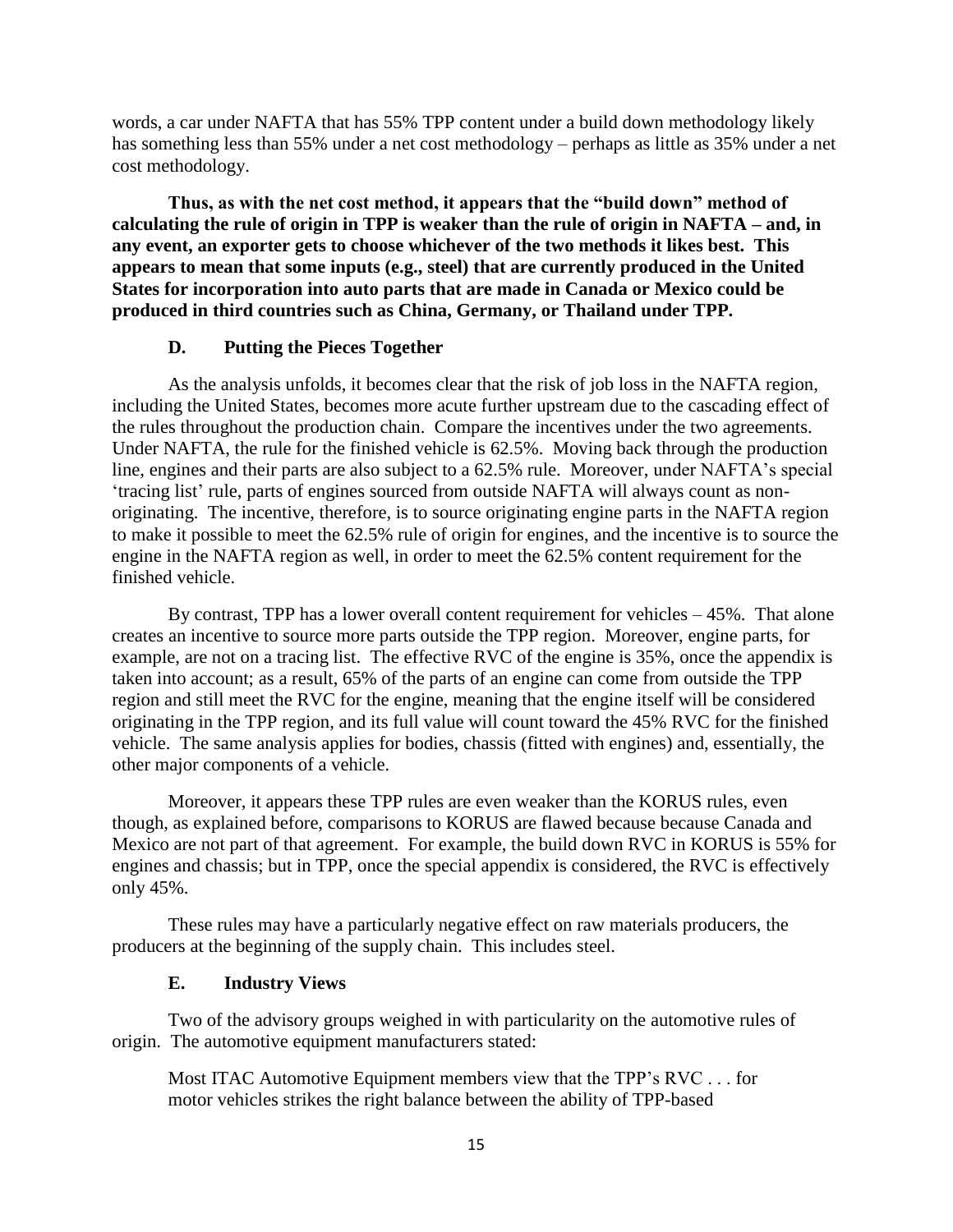manufacturers that have made significant investments in the TPP region to enjoy the preferential tariff benefits of the TPP and preventing those that have not from enjoying the same benefits. That said, ITAC 2 Automotive Equipment members acknowledge the real concerns raised by some that the automotive rule of origin RVC is not sufficiently strong, particularly for automotive parts.<sup>37</sup>

In addition, they "do not strongly object" to the special appendix because it is optional.<sup>38</sup> Again, however, this appendix, which reportedly was negotiated for the benefit of producers in Japan, confers an advantage on those who *do* use it, because it further lowers the amount of regional content that must be included in a vehicle or part in order to be eligible for preferential treatment under the agreement.<sup>39</sup> Finally, it is worth noting that, before the negotiations in Atlanta, the Motor Equipment Manufacturers Association wrote to USTR urging that the auto parts rules of origin "should reflect any final deal on finished motor vehicles."<sup>40</sup> As explained above, the rules for auto parts in the final deal are weaker than the rules for finished vehicles.

The steel advisors confirmed their concerns about the automotive rules of origin. They wrote:

the automotive market is enormously important to the health of the domestic steel industry [representing] 26% of all 2014 domestic shipments . . . . [We are] very concerned that [the TPP automotive] rules [of origin] are likely to lead to grater use of non-U.S. and non-TPP steel in vehicles and automotive goods, which is a negative result for both U.S. steel companies and U.S. manufacturing in general. The TPP should not confer an advantage to producers whose primary supply chain is located outside the TPP region. [We believe] that the lower TPP RVC standard will diminish the benefits currently accruing to NAFTA steel producers, their integrated supply chains, and the NAFTA economy.<sup>41</sup>

The TPP RVC is apparently sufficiently low that North American steel producers jointly protested them in advance of the closing of the deal. In September, they issued a statement expressing concern about the "substantially lower" TPP rules of origin and urging their respective governments to insist on a stronger rule.<sup>42</sup>

The increase in risk up the supply chain may explain why U.S. automotive equipment producers are split in terms of rendering an opinion on the adequacy of the TPP rules of origin.<sup>43</sup> Some parts producers will benefit from the flexibility of being able to use less expensive components from outside the TPP region, while still being part of the vehicle assembler's supply

 $37$  ITAC 2 report, p. 7.

 $38$  ITAC 2 report, p. 7.

<sup>&</sup>lt;sup>39</sup> One argument is that the rules of origin will not matter for Japan because of the lengthy U.S. phaseout of the tariff. However, that argument ignores the fact that U.S. producers will purportedly be competing with Japanese producers *in other TPP markets.* Thus, if Japanese producers are able to use more components from non-TPP countries, and U.S. producers are not, U.S. producers will be at a disadvantage.

<sup>&</sup>lt;sup>40</sup> <http://www.mema.org/Document-Vault/MEMA-Industry-News/MEMA-TPP-ltr-2015.pdf>

<sup>41</sup> ITAC-12 Report, December 3, 2015, p. 14.

<sup>42</sup> http://www.steel.org/~/media/Files/AISI/Public%20Policy/Letters/Joint\_Letter\_TPP-

RVC Sept 21 2015 signed.pdf?la=en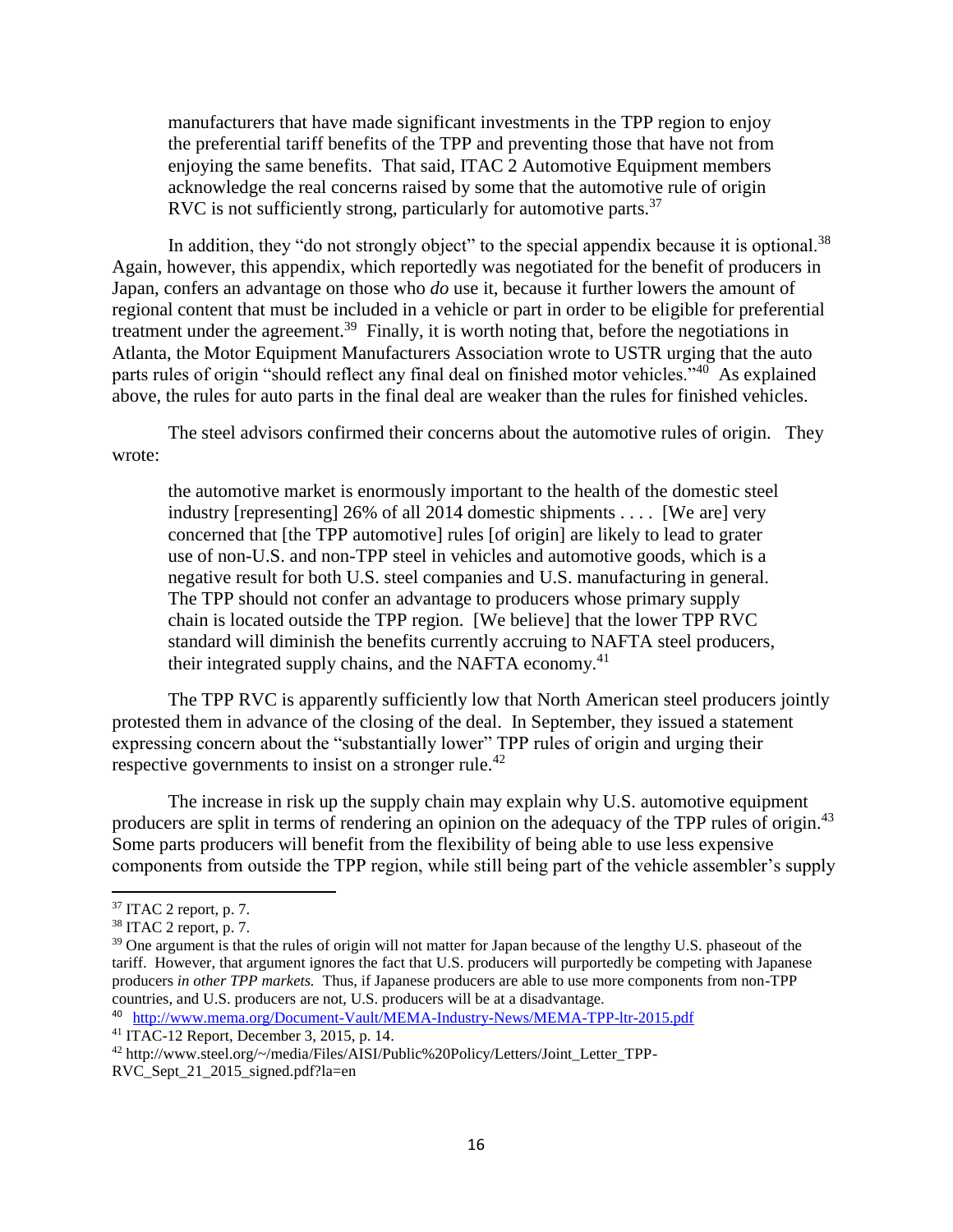chain. Take the engine example above. The engine producer under TPP will have the flexibility to source parts from outside the TPP region, while still meeting the 45% (net cost) RVC. That is not possible under NAFTA because of the higher RVC and the tracing list restrictions that preclude non-originating engine parts from becoming originating. By contrast, the engine *parts* suppliers, and their suppliers, have increasing exposure, precisely because the engine producer has the additional flexibility to source from outside the region. Thus, the more remote the parts supplier is from the finished vehicle, the more risk that the supplier loses the advantage he currently enjoys under NAFTA.

#### **e. Countervailing Arguments**

There are arguments suggesting that the weaker TPP rules will not have a drastic effect on North American automotive production. For example, an argument has been floated that rules of origin do not necessarily drive sourcing decisions, and thus their relevance is overstated. For example, these arguments cite the 2.5% U.S. tariff on autos as being so low as not to be a serious driver of sourcing. There are several counterarguments. First, 2.5% is in some cases considered the difference between profit and loss on an automobile. Second, if the tariffs were irrelevant, then their elimination through NAFTA would presumably have not had much effect on North American automotive integration. Third, and perhaps most importantly, the tariff on trucks is 25%. Even if it were true that the 2.5% tariff were not significant enough to drive sourcing patterns, that argument would not seem to be viable with a tariff of 25%.

Another argument has to do with "just in time" production. That is, to some degree, parts producers will naturally be located in close proximity to the assemblers. This is the conventional wisdom for parts such as seats, one of the last products to be included in the vehicle, where assemblers cannot afford to have the seats subject to transportation or border delays. The argument for bodies is similar, but the argument is amplified by the fragility of the component, which makes it more challenging to transport.<sup>44</sup>

On the other hand, while the concept of "just in time" production currently drives proximate production of late-stage components, there is no reason producers must adhere to this approach. If the financial incentives to source from a distance outweigh the benefits of just-intime delivery, then it stands to reason that the latter will give way to the former. For example, in 2014 Japan exported \$347 million worth of certain engines<sup>45</sup> to the United States, a  $37.5\%$ increase over the previous year. Even body stampings are imported, with \$70 million coming from Taiwan – the leading exporter, above Mexico and Canada -- in 2014.<sup>46</sup> Therefore, it seems precarious to rest the fate of jobs in the automotive sector on current strategies that may ultimately be rendered obsolete.

The possibility of increased exports from North America to other TPP parties is also an issue to be considered. However, the Administration has not identified any actual expected increase in exports. USTR has cited "export opportunities" in Japan<sup>47</sup> but does not appear to

l

<sup>&</sup>lt;sup>44</sup> Thomas Klier & James Rubenstein, Who Really Made Your Car? W.E. Upjohn Institute for Employment Research, 2008, pp. 83 and 88.

<sup>45</sup> HTSUS 8407.34.48 ("Spark-ignition reciprocating or rotary internal combustion piston engines . . . of a kind used in motor vehicles . . .of a cylinder capacity exceeding 2,000 cc [not used or rebuilt]."

<sup>&</sup>lt;sup>46</sup> HTSUS 8708.29.25 ("Body stampings [not for tractors suitable for agricultural use . . . .]")

<sup>47</sup> https://ustr.gov/tpp/#promoting-manufacturing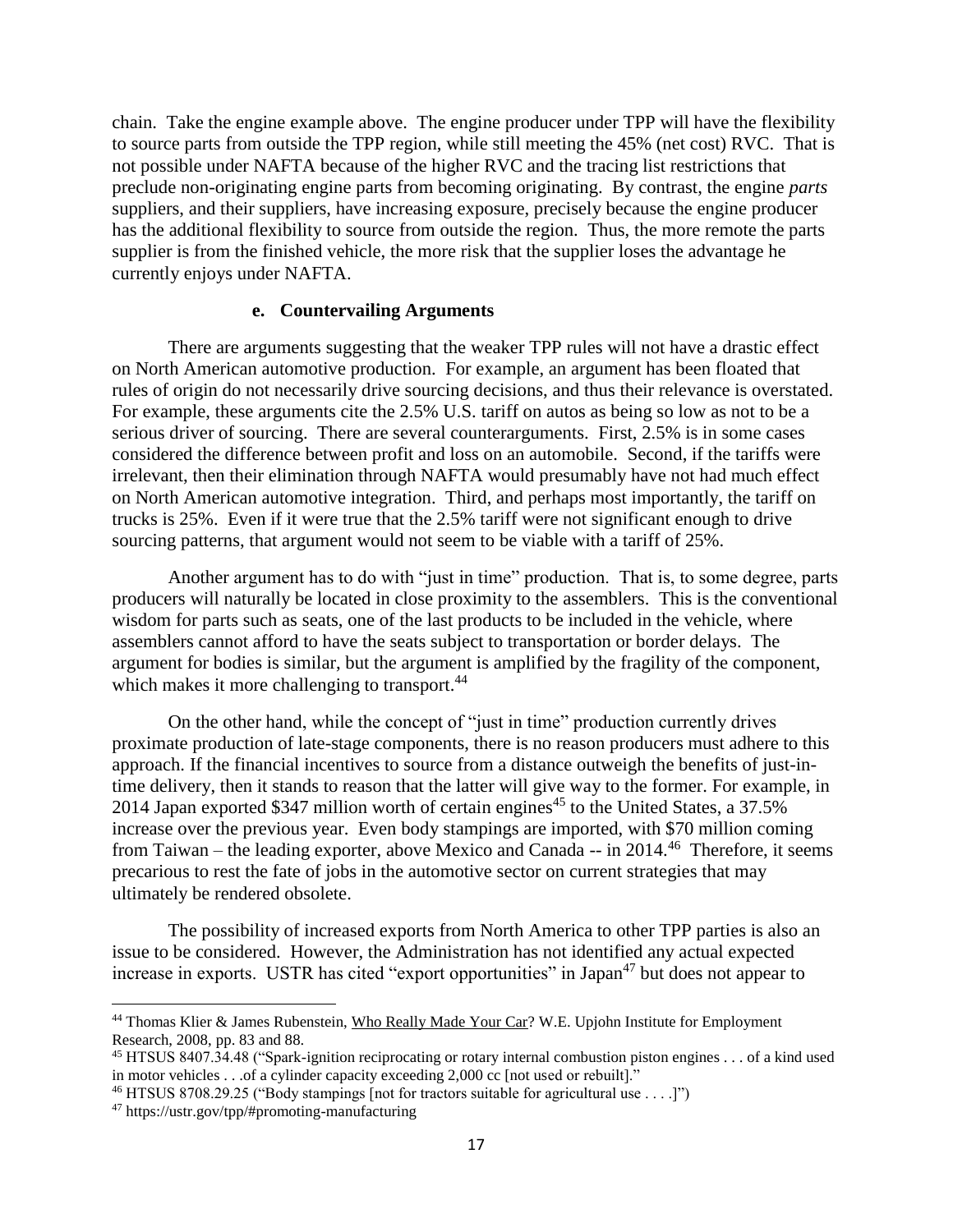have translated those changes into an estimated increase in actual exports there. The challenges in accessing that market have been described at length, and thus the prospects of increased exports are not necessarily promising. Other new markets are Malaysia and Vietnam. However, as explained in Part I above, these markets are fairly small.

Another argument in favor of weaker rules of origin in TPP is that, by giving downstream automakers more flexibility to choose their suppliers, the weaker rules will make U.S. automakers more competitive in the global market. On the other hand, we know that U.S. automakers can already meet the NAFTA rule of origin, whereas some have suggested that Asian automakers and auto parts makers have supply chains that are more integrated with non-TPP parties.

As noted above, there was a proposal that the Administration prepare an analysis of the rules of origin prior to closing the deal, so that many of these questions could be answered, and the basis for the ultimate set of rules would be known. In the absence of such an analysis, there is an increased concern of the potential impact of this to allow producers to outsource beyond TPP countries and maintain the non-TPP supply chain with countries such as China and Thailand. That comes at the expense of devising incentives to source within the TPP region, where the parties take on obligations that are meant to ensure that competition enjoys a level playing field – for example, by requiring parties to comply with core ILO labor standards. It seems that the desire to maintain supply chains with countries not obligated through TPP to abide by those standards trumped the desire to maintain supply chains with countries that are.

As noted above, the need to preserve jobs in the automotive supply chain was one of the bases for the Administration's assistance to the industry in 2009. What is not clear is how the TPP rules of origin fit in with the argument that the automobile industry is a core component of the American economy. It is vital that there be total clarity as to the impact of TPP on this industry under ROOs that are weaker than those under NAFTA – that is, weaker than those under the status quo.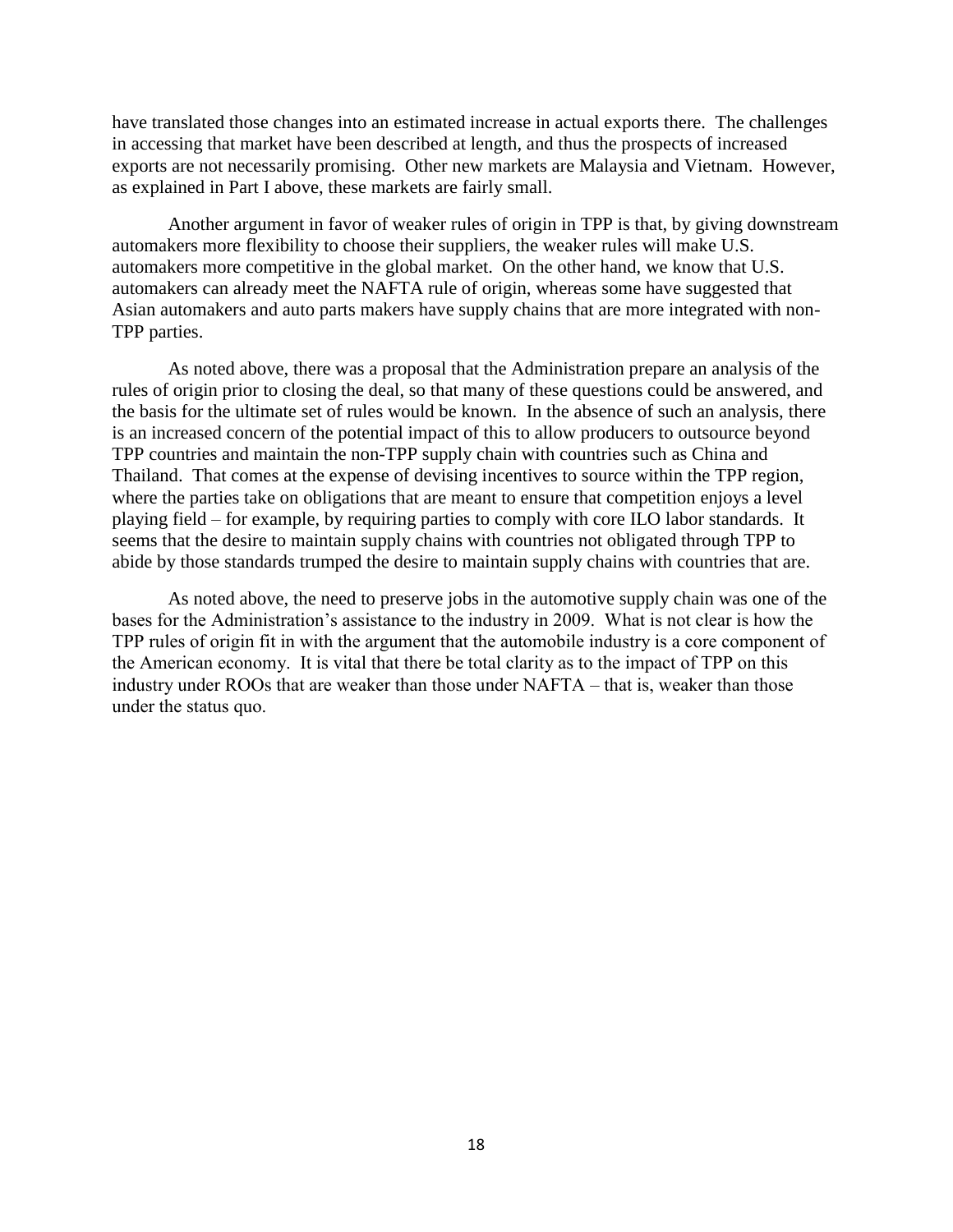## **Technical Annex on Rules of Origin Methodologies**

There are different methodologies used to calculate regional value content (RVC), with the main variable being the cost or value used as the basis for making the calculation.

- *Net cost*. The method used by North American producers is "net cost." Net cost is "total cost [incurred in the region] minus sales promotion, marketing and aftersales service costs, royalties, shipping and packing costs, and nonallowable interest costs  $\dots$ ." With limited exceptions, net cost is the sole RVC method available under NAFTA.
- *Build down*. Producers outside of North America tend to use other methods, which are based on the price paid or payable for the good ("transaction value"), rather than its "net cost." Transaction value includes some of the costs that are *not* included in net cost, such as profit and royalties. Those costs can be more challenging to value, and some have argued that, accordingly, they can influence whether a good is originating. Take profit, for example: "the question as to how high the profit margin can be has to be asked, i.e., an exporter cannot artificially increase the profit margin in order to qualify for preferential treatment."<sup>2</sup>

Because of the differences between the net cost and transaction value methodologies, the RVCs for a particular good are adjusted to reflect those differences. In NAFTA, net cost is the default methodology for automotive goods, with the transaction value method available for some goods, and expressly *excluded* from being used for automotive goods. In the FTAs since NAFTA, the option of using methodologies based on transaction value is more widely available, but the gap between net cost and transaction value – typically expressed in the specific methodology called "build down" -- is 20 percentage points. Thus, for KORUS, the net cost RVC is 35% for cars, but the build down RVC is 55%. (As the name implies, "build down" starts with the transaction value and deducts the value of non-originating content to derive the  $\text{RVC.}^3$ 

Under NAFTA, for those non-automotive goods where transaction value/build down was permitted, the gap was 10 percentage points, rather than 20.

There are two wrinkles to these rules that affect the actual amount of NAFTA content in the vehicles or parts. The first is the tracing list, and the second is "deemed originating."

*The tracing list.* As the name implies, the tracing list sets out a list of parts. The parts on this list retain their origin, no matter how much further work is done on them. For example, engine parts are on the list. If an engine part comes from China, that engine part will never count toward the 62.5% threshold. That may seem like a perfectly normal outcome, but it isn't under typical rule of origin principles.

l

<sup>&</sup>lt;sup>1</sup> NAFTA Article 415.

<sup>&</sup>lt;sup>2</sup> Anne van de Heetkamp and Ruud Rusveld, Origin Management: Rules of Origin in Free Trade Agreements, Springer-Verlag, 2011, p. 86

<sup>&</sup>lt;sup>3</sup> TPP Article 3.5. Build up is the reverse, where the calculation is based on adding up the value of originating materials to reach the required threshold, rather than beginning with the value and deducting non-originating materials.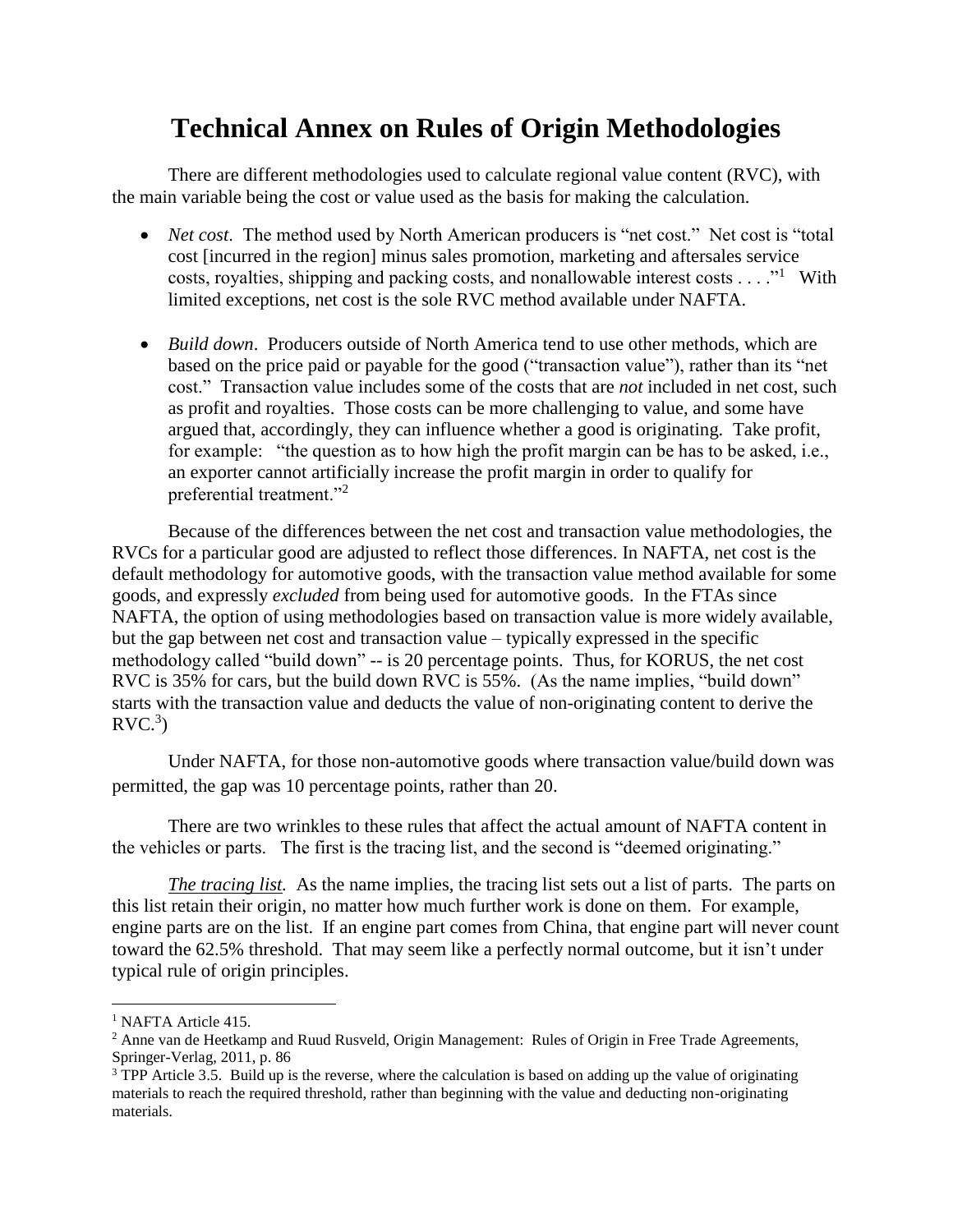Normally, if a part from outside a free trade area is sufficiently processed to become a different article of commerce, that part counts as if it were made in the free trade area. That is, it goes from being non-originating to originating. Under typical trade rules, if the engine parts from China are sufficiently processed in the free trade region to become originating – as a hypothetical, by being assembled into an engine -- the entire value of the engine counts as having been made in the region, including the non-originating parts. That is, the engine parts are "rolled up" into the engine, which is itself "originating" in the NAFTA region. The reasoning is simple: producers would otherwise have to trace every part, down to the raw materials, and that is simply too burdensome given modern supply chains.

The tracing list is a departure from this normal rule. For the goods on the tracing list, non-originating parts can *never* be counted as originating, no matter how much processing occurs. This creates an incentive to source the parts on the tracing list in the region, because only production actually occurring in the region can count towards the originating content of the final product – the engine, and in turn the vehicle.

*Deemed originating.*The flip side of the tracing list is that anything *not* on the list is considered to have originated in the region, no matter where it was actually made.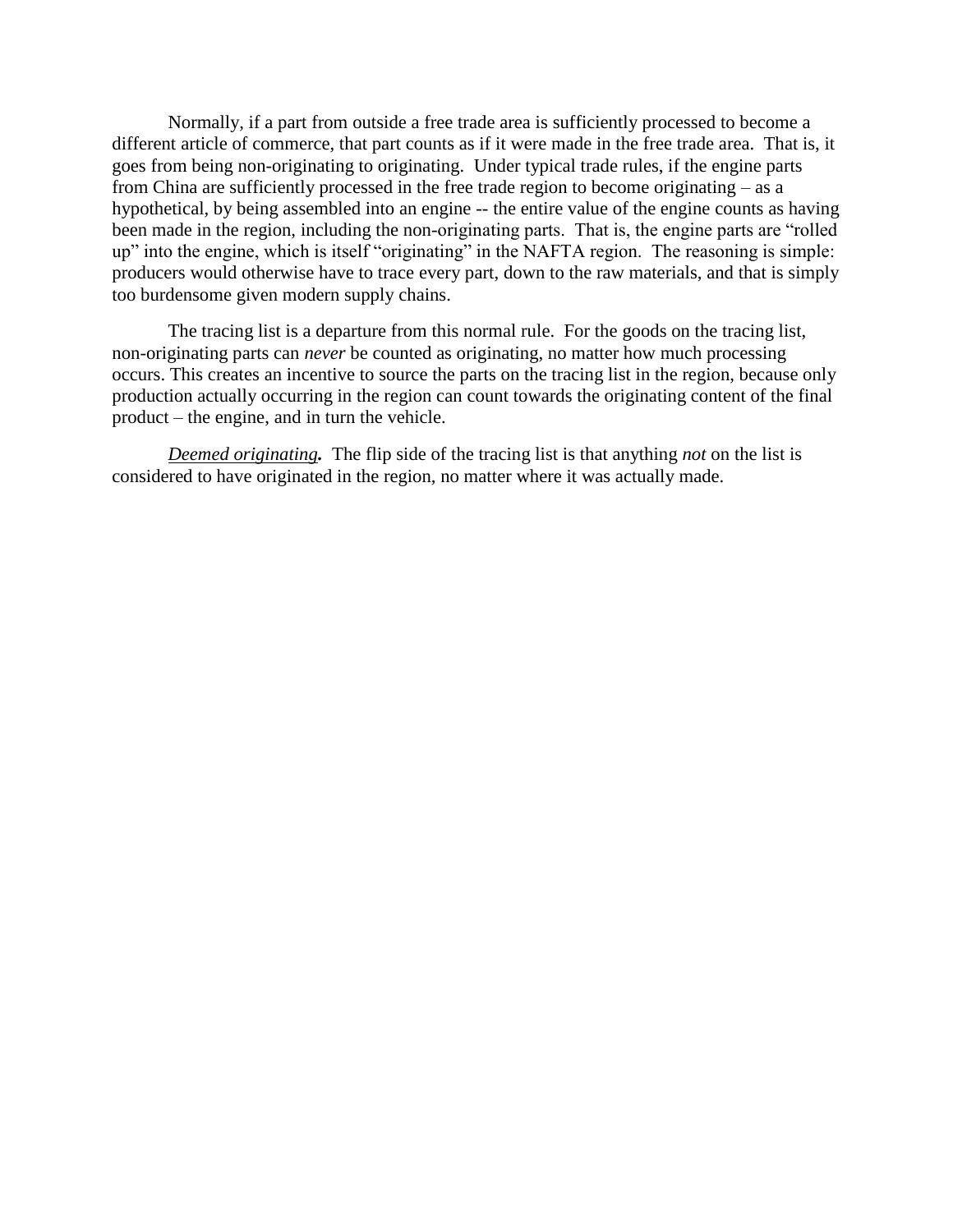| Part                                        | <b>HS Code</b>     | <b>U.S. Duty</b> | <b>NAFTA</b>                                                                    | <b>Tracing</b>                            | <b>KORUS RVC</b>                                                             | <b>TPP</b>                                                                         | <b>TPP</b>                                                                                        |
|---------------------------------------------|--------------------|------------------|---------------------------------------------------------------------------------|-------------------------------------------|------------------------------------------------------------------------------|------------------------------------------------------------------------------------|---------------------------------------------------------------------------------------------------|
|                                             |                    |                  | <b>RVC</b>                                                                      | List?                                     |                                                                              | <b>RVC</b>                                                                         | Appendix*                                                                                         |
| <b>Bodies</b>                               | 8707.10<br>8707.90 | 2.5% to 4%       | 60 (NC)                                                                         | Υ                                         | 35 (NC)<br>35 (BU)<br>55 (BD)                                                | 35 (NC)<br>35 (BU)<br>45 (BD)                                                      | Complex<br>assembly.**                                                                            |
| Engines                                     | 8407.33<br>8407.34 | 2.5%             | 62.5 (NC)                                                                       | Υ                                         | 35 (NC)<br>35 (BU)<br>55 (BD)                                                | 45 (NC)<br>45 (BU)<br>55 (BD)<br>(effectively<br>35/35/45<br>with the<br>Appendix) | Complex<br>assembly; cap<br>of 10%                                                                |
| Chassis<br>(fitted with<br>engine)          | 8706.00            | 2.5% to 4%       | 60 (NC)                                                                         | Υ                                         | 35 (NC)<br>35 (BU)<br>55 (BD)                                                | 45 (NC)<br>45 (BU)<br>55 (BD)<br>(effectively<br>35/35/45<br>with the<br>Appendix) | Complex<br>assembly; cap<br>of 10%                                                                |
| Safety glass                                | 7007.11<br>7007.21 | 5.5%             | None:<br>Change<br>from any<br>heading<br>other than<br>7003<br>through<br>7009 | Υ                                         | None:<br>Change from<br>any heading<br>other than<br>7003<br>through<br>7009 | None:<br>Change<br>from any<br>other<br>heading                                    | For 7007.11<br>and 21: Heat-<br>treating;<br>laminating**                                         |
| <b>Bumpers</b>                              | 8708.10            | 2.5%             | 60 (NC)                                                                         | Y<br>(but not<br>parts of<br>bumper<br>s) | 35 (NC)<br>35 (BU)<br>55 (BD)                                                | 45 (NC)<br>45 (BU)<br>55 (BD)                                                      | For bumpers<br>excluding<br>bumper parts: <sup>1</sup><br>Complex<br>assembly; cap<br>of 10%      |
| Body<br>stampings<br>and door<br>assemblies | 8708.29            | 2.5%             | 60 (NC)                                                                         | Υ                                         | 35 (NC)<br>35 (BU)<br>55 (BD)                                                | 40 (NC)<br>40 (BU)<br>50 (BD)                                                      | For body<br>stampings and<br>door<br>assemblies,<br>excluding<br>parts:<br>Stamping,<br>including |

<sup>&</sup>lt;sup>1</sup> This means that the finished bumper, as long as it is subject to operations listed in the Appendix, can be counted up to 10% as content for a subsequent component. However, bumper parts cannot be subject to complex assembly and counted 10% toward the RVC for the finished bumper. Rather, the bumper parts must independently meet the RVC for bumpers, which his 45% under net cost and 55% under

 $\overline{a}$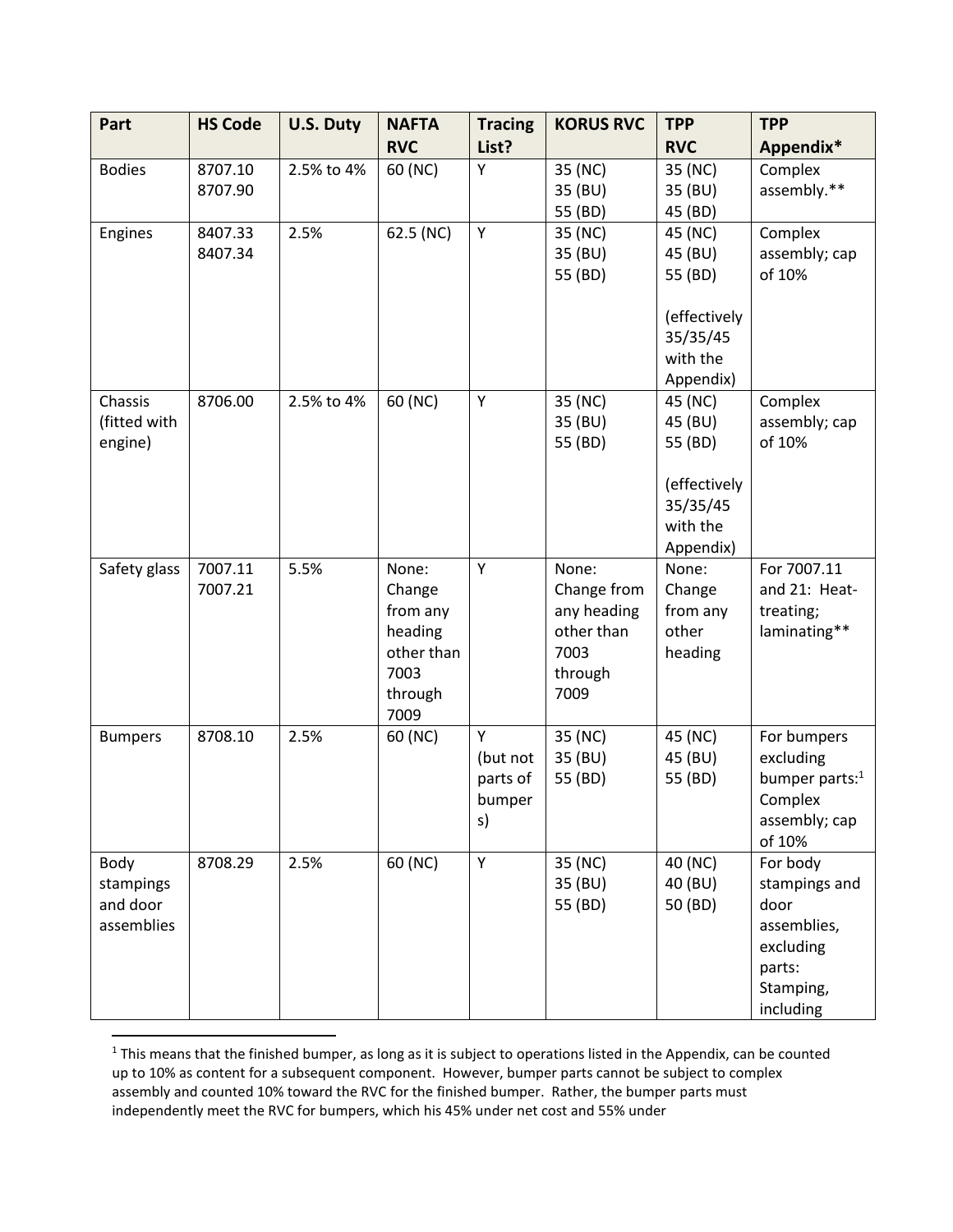|               |         |      |         |           |         |                      | pressing**      |
|---------------|---------|------|---------|-----------|---------|----------------------|-----------------|
| Drive axles   | 8708.50 | 2.5% | 60 (NC) | Υ         | 35 (NC) | 40 (NC)              | Complex         |
|               |         |      |         |           | 35 (BU) | 40 (BU)              | assembly for    |
|               |         |      |         |           | 55 (BD) | 50 (BD)              | drive axles and |
|               |         |      |         |           |         |                      | parts;**        |
|               |         |      |         |           |         | (effectively         | For parts of    |
|               |         |      |         |           |         | 35/35/45             | drive axles, a  |
|               |         |      |         |           |         | with the             | cap of 5%       |
|               |         |      |         |           |         | Appendix)            |                 |
| Safety seat   | 8708.21 | 2.5% | 60 (NC) | Υ         | 35 (NC) | 45 (NC)              | Complex         |
| belts         |         |      |         |           | 35 (BU) | 45 (BU)              | assembly; Cap   |
|               |         |      |         |           | 55 (BD) | 55 (BD)              | of 10%          |
|               |         |      |         |           |         |                      |                 |
|               |         |      |         |           |         | (effectively         |                 |
|               |         |      |         |           |         | 35/35/45             |                 |
|               |         |      |         |           |         | with the             |                 |
|               |         |      |         |           |         | Appendix)            |                 |
| Other parts   | 8708.29 | 2.5% | 60 (NC) | Some      | 35 (NC) | 40 (NC)              | Cap of 5%       |
| of bodies     |         |      |         | parts     | 35 (BU) | 40 (BU)              |                 |
|               |         |      |         |           | 55 (BD) | 50 (BD)              |                 |
|               |         |      |         |           |         |                      |                 |
|               |         |      |         |           |         | (effectively         |                 |
|               |         |      |         |           |         | 35/35/45             |                 |
|               |         |      |         |           |         | with the             |                 |
| <b>Brakes</b> | 8708.30 | 2.5% | 50 (NC) | ${\sf N}$ | 35 (NC) | Appendix)<br>45 (NC) | Complex         |
|               |         |      |         |           | 35 (BU) | 45 (BU)              | assembly; cap   |
|               |         |      |         |           | 55 (BD) | 55 (BD)              | of 10%          |
|               |         |      |         |           |         |                      |                 |
|               |         |      |         |           |         | (effectively         |                 |
|               |         |      |         |           |         | 35/35/45             |                 |
|               |         |      |         |           |         | with the             |                 |
|               |         |      |         |           |         | Appendix)            |                 |
| Gear boxes    | 8708.40 | 2.5% | 60 (NC) | Υ         | 35 (NC) | 45 (NC)              | Complex         |
| and parts     |         |      |         |           | 35 (BU) | 45 (BU)              | assembly; cap   |
|               |         |      |         |           | 55 (BD) | 55 (BD)              | of 10%          |
|               |         |      |         |           |         |                      |                 |
|               |         |      |         |           |         | (effectively         |                 |
|               |         |      |         |           |         | 35/35/45             |                 |
|               |         |      |         |           |         | with the             |                 |
|               |         |      |         |           |         | Appendix)            |                 |
| Suspension    | 8708.80 | 2.5% | 60 (NC) | Υ         | 35 (NC) | 45 (NC)              | Complex         |
| systems       |         |      |         | (shock    | 35 (BU) | 45 (BU)              | assembly; cap   |
|               |         |      |         | absorbe   | 55 (BD) | 55 (BD)              | of 10%          |
|               |         |      |         | rs)       |         |                      |                 |
|               |         |      |         |           |         | (effectively         |                 |
|               |         |      |         |           |         | 35/35/45             |                 |